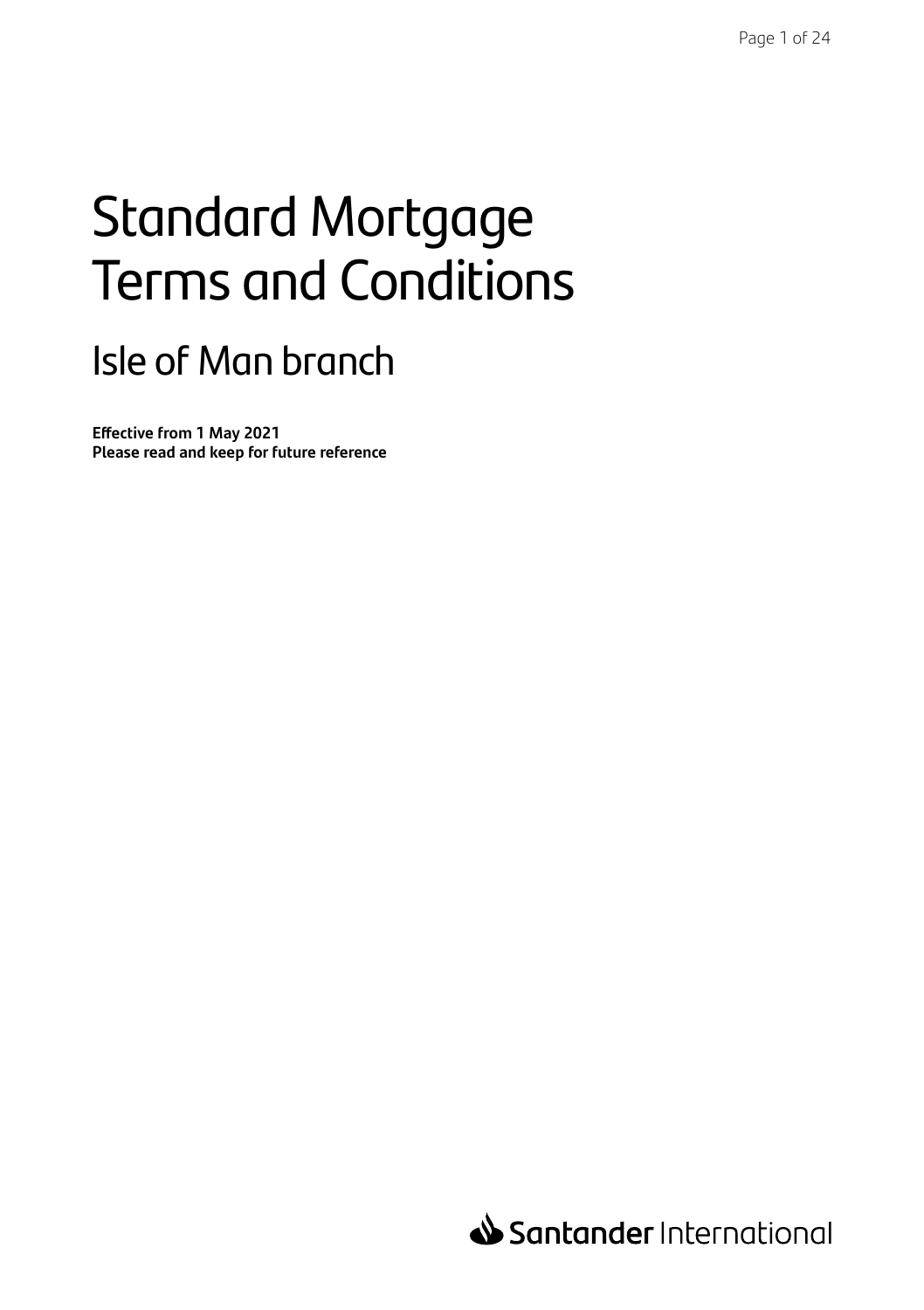# **Contents**

| Introduction                                                                        | 03 |
|-------------------------------------------------------------------------------------|----|
| Definitions                                                                         | 04 |
| Interpretation and application                                                      | 06 |
| Acting in joint names                                                               | 06 |
| Withdrawal of offer                                                                 | 07 |
| Our agreement                                                                       | 07 |
| Scope of security                                                                   | 07 |
| Payments You must make                                                              | 07 |
| Payment date                                                                        | 08 |
| Monthly payment                                                                     | 09 |
| Extra payments                                                                      | 09 |
| Early repayment charge                                                              | 10 |
| Interest We charge                                                                  | 10 |
| Interest at a Tracking Rate                                                         | 10 |
| Interest at a Variable Rate                                                         | 10 |
| Substituting a different Base Rate                                                  | 11 |
| General provisions about interest                                                   | 11 |
| Set off                                                                             | 12 |
| Additional security                                                                 | 12 |
| Transferring your loan to a new mortgage                                            | 12 |
| Refunding an early repayment charge on<br>a transfer of your loan to a new mortgage | 13 |
| Restrictions on Your power to deal with<br>the property                             | 13 |

| General obligations                 | 14 |
|-------------------------------------|----|
| Obtaining Our consent               | 15 |
| Default, breaches and other matters | 15 |
| Your furniture and goods            | 18 |
| Our right to inspect and do works   | 18 |
| Insurance by You                    | 18 |
| Insurance by Us                     | 19 |
| Insurance by another person         | 19 |
| General provisions about insurance  | 19 |
| Fees                                | 19 |
| Further assistance from You         | 21 |
| Power of attorney                   | 21 |
| Continuing security                 | 21 |
| Transfer rights                     | 21 |
| Variations                          | 22 |
| Enforcement of Rights               | 22 |
| <b>Notices</b>                      | 23 |
| Governing law                       | 23 |
|                                     |    |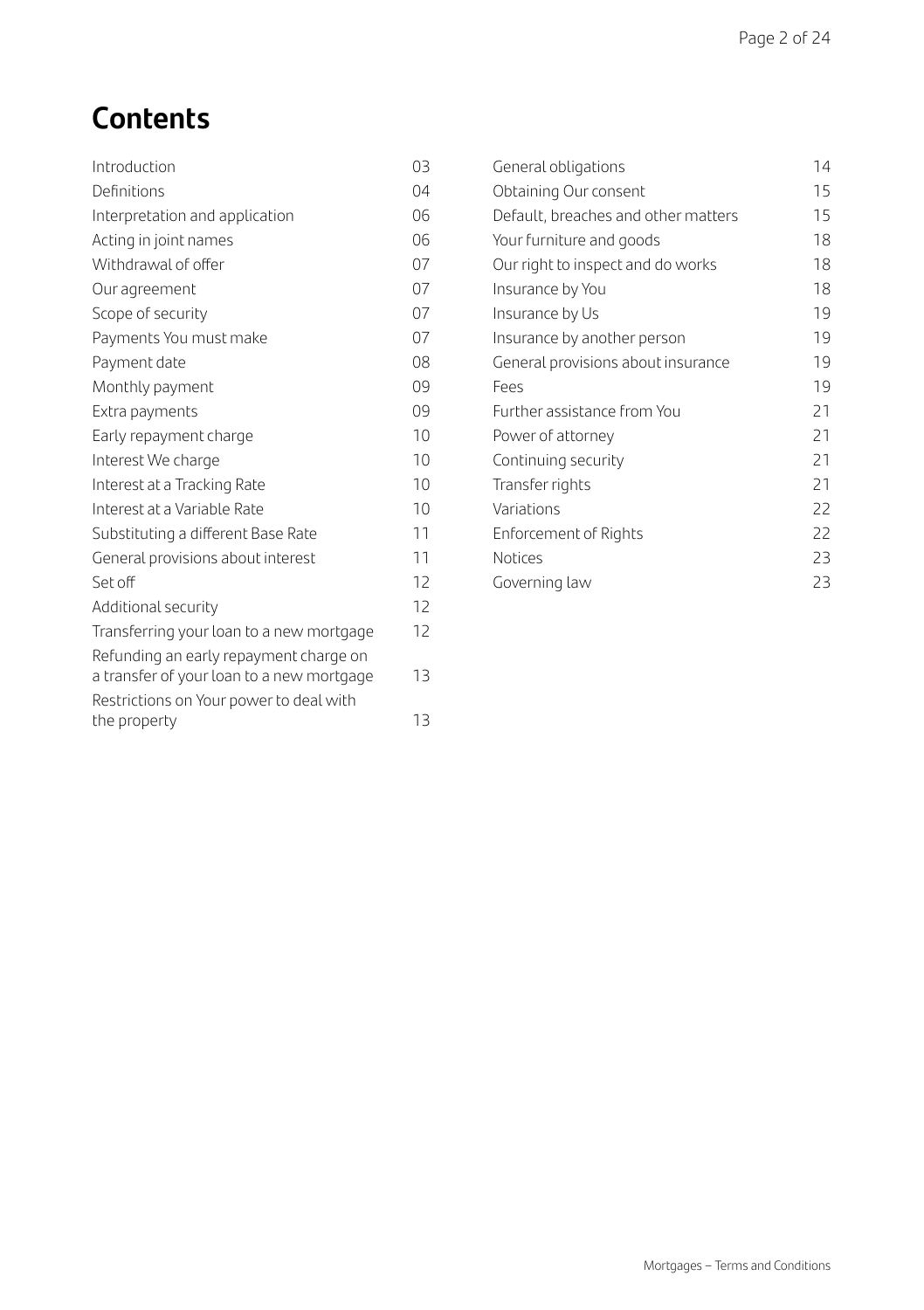## **Introduction**

Santander International is the registered business name of Santander Financial Services plc, acting through its Isle of Man Branch in relation to accounts located in the Isle of Man, and acting through its Jersey Branch in relation to accounts located in Jersey.

This document contains conditions which apply to the mortgage. Other terms which apply to the mortgage are set out in the mortgage application form, the mortgage offer document, the mortgage deed and any other document you sign in connection with the mortgage which expressly provides that it contains conditions which you are legally bound by.

These conditions and any communications we make with you concerning your mortgage will be in English.

It is important that you read each document that contains terms and conditions that apply to the mortgage and fully understand them before you accept the mortgage offer. Once you have accepted the mortgage offer, you will be legally bound to comply with the terms and conditions. You should ask your Advocate to explain anything you do not understand in the documents that we provide in relation to the mortgage.

You may request a copy of these conditions and our tariff of mortgage charges at any time.

**IMPORTANT: YOUR PROPERTY MAY BE AT RISK IF YOU DO NOT KEEP UP REPAYMENTS ON YOUR MORTGAGE.** 

**WE RECOMMEND YOU KEEP THIS BOOKLET AND ANY OTHER DOCUMENTS WHICH RELATE TO THE MORTGAGE SAFE IN CASE YOU NEED THEM FOR FUTURE REFERENCE.**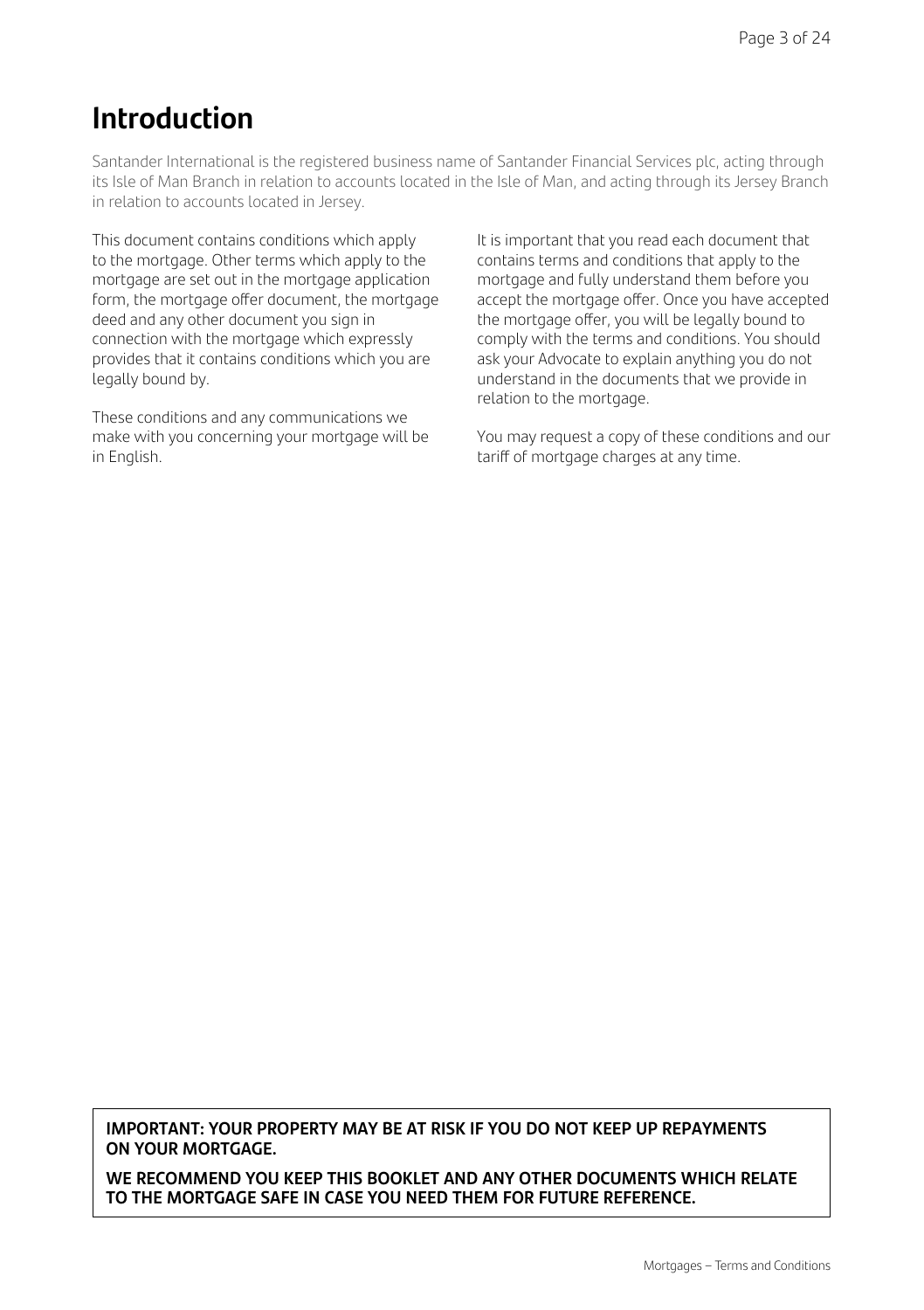#### **1 Definitions**

- 1.1 In these Conditions some words have a special meaning. These words and what they mean are set out below:
- 1.2 'Additional Loan' means the amount We lend You under any Additional Loan Offer mentioned in the definition of Offer below;
- 1.3 'Additional Security' means any of the following:
	- a) Your rights under any agreement, option, Guarantee or Indemnity which concerns:
		- (i) the Property;
		- (ii) the way the Property is built; or
		- (iii) the Condition of the Property.
	- b) any shares or other membership rights which You hold in a management company or residents' association by virtue of owning the Property;
	- c) all rights and remedies You have concerning the Property (including any which arise from damage to it or a drop in its value or any rights to compensation); and
	- d) the benefit of any policy which provides insurance against any of the following risks:
		- (i) a defect in the title to the Property;
		- (ii) someone enforcing a right against the Property; or
		- (iii) the court setting aside or varying an earlier transaction concerning the Property.

 However, the 'Additional Security' does not include any contract (such as a Mortgage Indemnity policy) which allows Us to recover any loss We suffer when Our security is realised;

- 1.4 'Arrears' means any interest or Capital which remains unpaid after it falls due for payment;
- 1.5 'Arrears Tariff' means Our Arrears and litigation tariff of charges, as published by Us from time to time, which sets out the main Fees We charge for taking any actions of the kind mentioned in Condition 31.3.
- 1.6 'Associated Company' means any company which is:
	- a) a subsidiary of Ours;
	- b) Our holding company; or
	- c) a subsidiary of Our holding company;

 and 'holding company' and 'subsidiary' have the same meanings in this paragraph as they do in section 1159 of the United Kingdom Companies Act 2006;

- 1.7 'Base Rate' means, in any Base Rate Period, the Interest Rate equal to:
	- a) the Bank of England's official bank rate (the rate sometimes referred to as its 'Base Rate'); or
	- b) any replacement rate which We specify under Condition 15.1;

 at 11:00 hours on the last day of the preceding Base Rate Period;

- 1.8 'Base Rate Period' means each Monthly period starting at 00.00 hours on the third day of the Month and ending at 24.00 hours on the second day of the following Month;
- 1.9 'Capital' has the meaning given in Condition 16.1;
- 1.10 'Capital Payment' means an Extra Payment which (because it satisfies the requirements in Condition 10.4) reduces the Money You Owe Us;
- 1.11 'Charge Period' means the period (if any) specified in the Offer during which an Early Repayment Charge is payable;
- 1.12 'Completion Date' means the date on which the Mortgage Deed takes effect:
- 1.13 'Conditions' means the Conditions that are set out in this document;
- 1.14 'Early Repayment Charge' means any charge which the Offer requires You to pay if You repay some or all of a Loan or Loan Part before the end of any Charge Period which the Offer specifies for that loan or Loan Part;
- 1.15 'Extra Payment' has the meaning given in Condition 10.1;
- 1.16 'Fees' has the meaning given in Condition 31;
- 1.17 'Follow-on Rate' means a Tracking Rate which, if the Offer so provides, will apply to all or part of the Capital after the end of an initial product period specified in the Offer. The Tracking Differential we use to arrive at the Follow-on Rate will be stated in the Offer;
- 1.18 'General Tariff' means Our tariff of Mortgage charges, as published by Us from time to time, which sets out Our Fees for providing You with the main services You may request from Us under the Mortgage.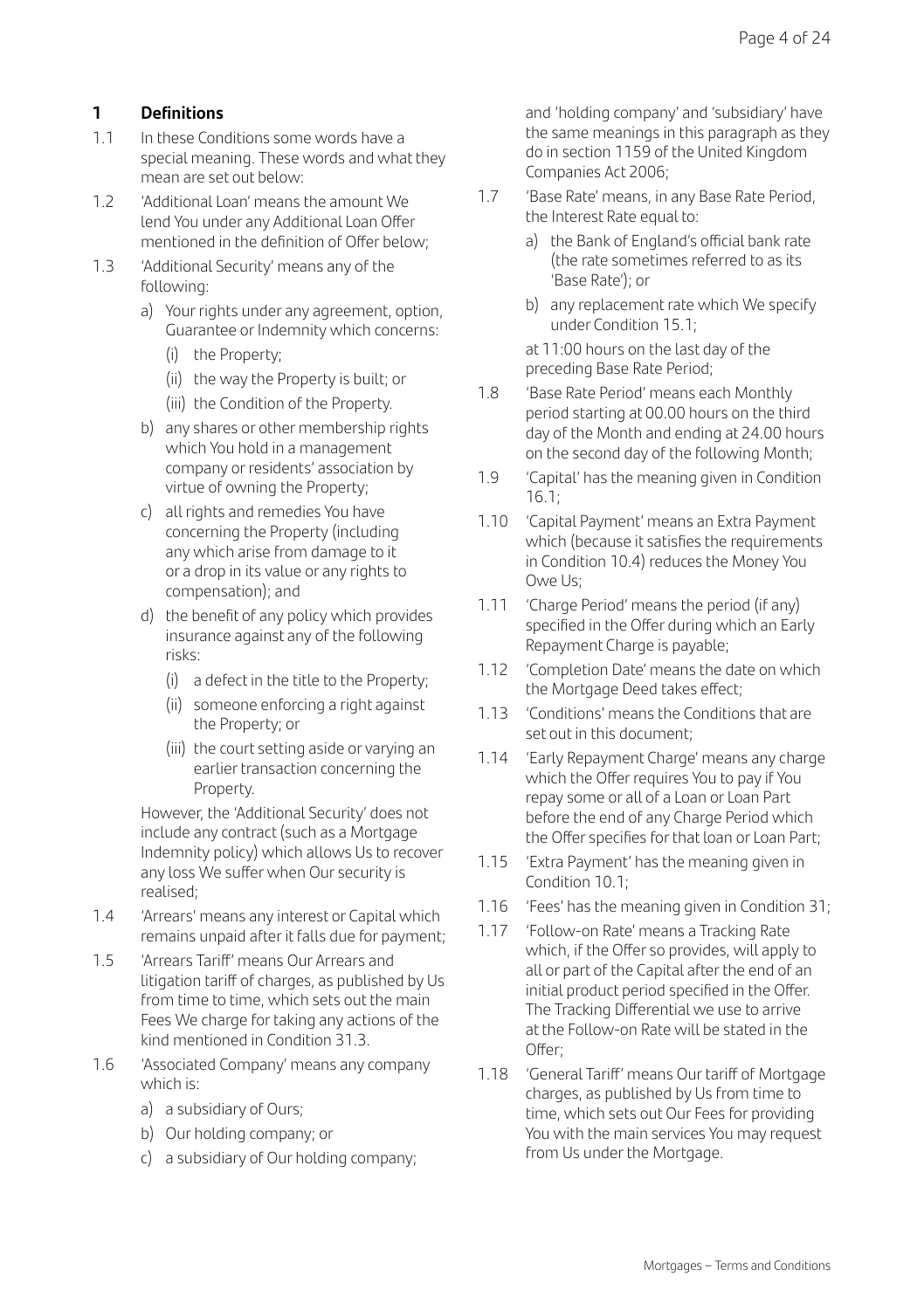- 1.19 'Gold Bank Account' means the Gold Bank Account opened by You with Us, as a condition of the Offer made to You, the operation of which is governed by separate terms and conditions provided to You;
- 1.20 'Guarantee' means a Guarantee or Indemnity which applies to any of Your obligations under the Mortgage Documents;
- 1.21 'Incentive Product' means any product described as such in the Offer (for example, a product which provides for a lower rate of interest or an interest payment holiday);
- 1.22 'Indemnity' means an arrangement under which one person agrees to make good loss or damage which has been or may be suffered by another person;
- 1.23 'Interest-Only Scheme' means any scheme which applies under the Offer and which provides that:
	- a) some or all of the Capital You owe will be repaid at the end of the Repayment Period out of the proceeds of an investment or savings account or plan, a life assurance or endowment policy, or a pension policy; or
	- b) the repayment of some or all of the Capital You owe will be postponed until the end of the Repayment Period;
- 1.24 'Interest Period' means:
	- a) the period from the Completion Date until 24.00 hours on the day before the first Payment Date; and
	- b) each subsequent period starting at 00.00 hours on a Payment Date and ending at 24.00 hours on the day before the next Payment Date;
- 1.25 'Interest Rate' means the rate or rates of interest We charge from time to time under the Mortgage Documents;
- 1.26 'Lease' includes a Lease, sub-Lease or tenancy and an agreement for a Lease, sub-Lease or tenancy.
- 1.27 'Let' (when used to refer to the Property) means that a Lease of the Property or part of the Property is in existence;
- 1.28 'Loan Part' means a part of a loan which is shown separately in the Offer (for example where different Interest Rates or payment methods apply to different parts of a loan); Your Annual Mortgage Statement will show if You have more than one Loan Part on Your Mortgage.
- 1.29 'Loan To Value Ratio' means the amount secured by a Mortgage of any new Property expressed as a percentage of the value of that Property;
- 1.30 'Money You Owe Us' means all the money You owe Us under the Mortgage Documents including any Arrears or unpaid Fees
- 1.31 'Month' means a calendar Month;
- 1.32 'Monthly Payment' means the Monthly Payment stated in the Offer, or any changed Monthly Payment which applies under Condition 9.1;
- 1.33 'Mortgage' means the rights You give to Us over the Property and the Additional Security as security for the Mortgage Debt;
- 1.34 'Mortgage Account' means the account We keep for recording debits and credits under the Mortgage Documents from time to time;
- 1.35 'Mortgage Debt' means the total of the following:
	- a) the Money You Owe Us; and
	- b) any other money which the Mortgage Deed secures under Condition 6.1.
- 1.36 'Mortgage Deed' means the legal document incorporating the Conditions which You sign to give Us a Mortgage. (called in the Isle of Man a Deed of Conditional Bond and Security or a Legal Charge);
- 1.37 'Mortgage Documents' means the Mortgage Deed, these Conditions, any terms in the Offer which continue to apply after We make the loan mentioned in the Offer, the terms of the declaration in the Mortgage application, and any special Conditions relating to the Mortgage which are agreed in writing between You and us;
- 1.38 'Offer' means:
	- a) the document (known as a 'Mortgage Offer') which contains Our Offer to lend You money under the Mortgage Documents; and
	- b) any document (known as an 'Additional Loan Offer') which contains an Offer from Us to make You a further advance under the Mortgage Documents.

 In each case, references to the Offer include any changes We make to the Offer terms before the Offer becomes binding, and any changes which You and We agree in writing after that;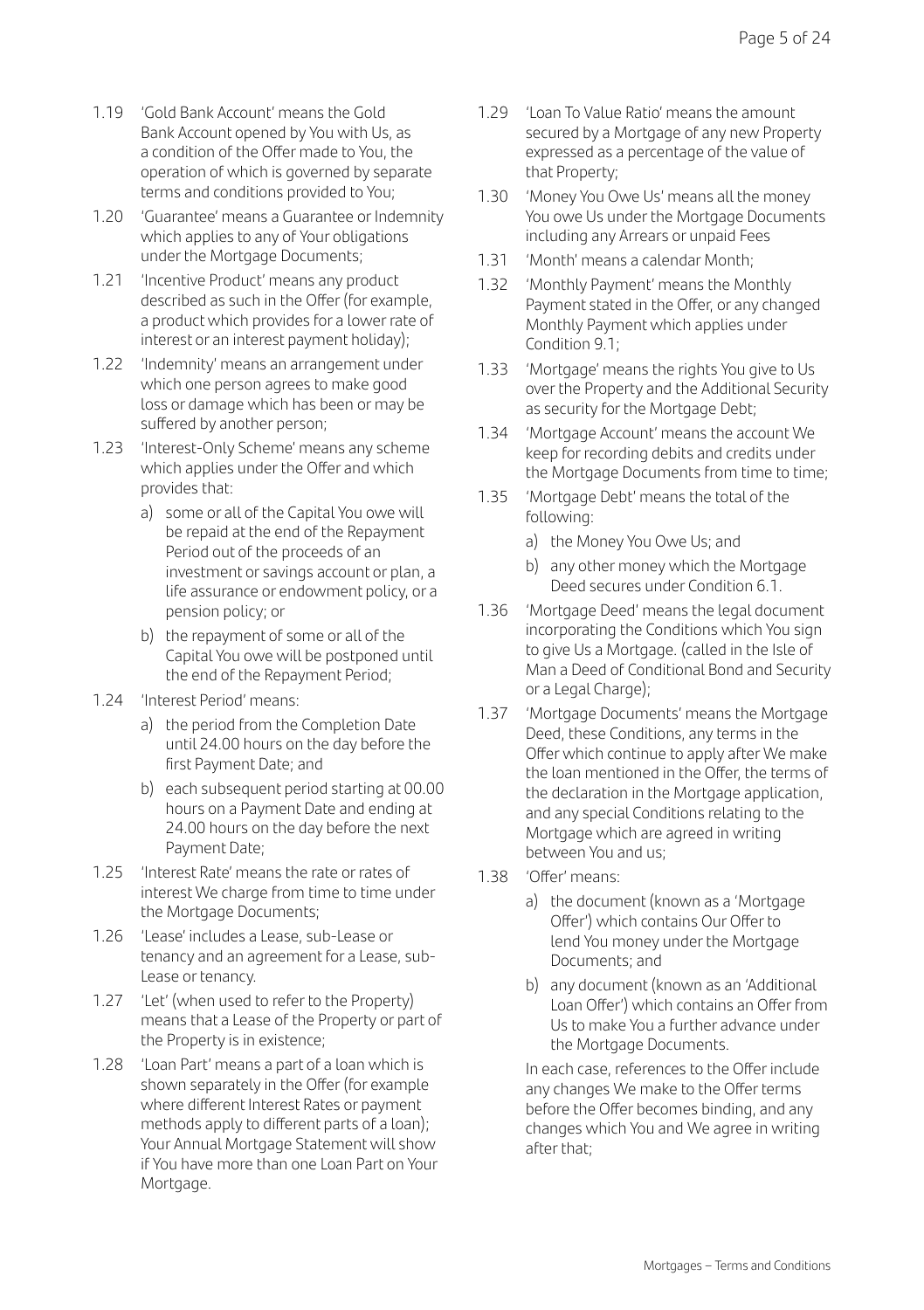- 1.39 'Payment Date' means the day of the Month determined under Condition 8.1, or any changed Payment Date which applies under Condition 8.2;
- 1.40 'Property' means all or part of the Property described in the Mortgage Deed, including all buildings, fixtures and additions;
- 1.41 'Rebuilding Cost' means the full cost of rebuilding the Property, including:
	- a) all professional Fees (e.g. architects', surveyors' and engineers' Fees);
	- b) all other costs of reinstating the Property to its previous Condition; and
	- c) a reasonable allowance for inflation while the Property is being reinstated.
- 1.42 'Related Person' means a person who is Your spouse or civil partner (or someone, whether or not of the opposite sex, whose relationship with You has the characteristics of the relationship between husband and wife), or Your brother, sister, child, grandchild, parent or grandparent.
- 1.43 'Repayment Period' means the term shown in the Offer within which the Money You Owe Us must be repaid by you;
- 1.44 'Standard Variable Rate' or 'SVR' means the rate of interest which We publish as Our Standard Variable Rate. We use Our Standard Variable Rate as the basis for setting the rate We charge in all cases where:
	- a) the loan is a personal Mortgage loan; and
	- b) the terms which for the time being apply to the loan provided that the Interest Rate will only change if and when We decide to change it.

 We can change the Standard Variable Rate under Conditions 14.2 or 14.3;

- 1.45 'SVR Differential' means any rate We add to, or take away from, the Standard Variable Rate to arrive at the Variable Rate. If an SVR Differential applies, it will be stated in the Offer;
- 1.46 'Tracking Differential' means the percentage which We add to or subtract from the Base Rate to arrive at the Tracking Rate. The Tracking Differential will be specified in the Offer;
- 1.47 'Tracking Rate' means the higher of the following two rates:
	- a) the Base Rate plus or minus the tracking differential; and
	- b) 0.0001% p.a.;
- 1.48 'Transferee' means any person to whom We transfer any of the rights or obligations We have under the Mortgage Documents or under Our charge over the Additional Security;
- 1.49 'Variable Rate' means the Standard Variable Rate or (if an SVR Differential applies) the Standard Variable Rate plus or minus the SVR Differential. We may change the Variable Rate by changing the Standard Variable Rate under Conditions 14.2 or 14.3;
- 1.50 'We', 'Our' or 'Us' means or relates to:
	- a) Santander Financial Services plc or its successors and assigns (whether legal or equitable or beneficial); and
	- b) any other person who for the time being has the benefit of the Mortgage or Our charge over the Additional Security;
- 1.51 'Year' means a Year from 00.00 hours on 1 January to 24.00 hours on 31 December; and
- 1.52 'You' or 'Your' means or relates to:
	- a) the person(s) named as the borrower in the Mortgage Deed and their successors; and
	- b) anyone (other than a guarantor) who agrees to discharge any of the borrower's obligations.

#### **2 Interpretation and application**

- 2.1 These Conditions include any terms of the Offer which continue to apply after We make the loan mentioned in the Offer.
- 2.2 The singular includes the plural and the other way round.
- 2.3 Conditions are given whole numbers. Conditions are divided into paragraphs, which are given decimal numbers. Paragraphs are divided into subparagraphs, which are given Letters. (For example, 'Condition 4.1(a)' refers to subparagraph (a) of paragraph 1 of Condition 4.)

#### **3 Acting in joint names**

- 3.1 If there are more than one of You, the terms of the Mortgage Documents (including these Conditions) apply to all of You together and to each of You on Your own. You are individually responsible for complying with the terms of the Mortgage Documents. If there are more than two of You, the terms of the Mortgage Documents also apply to any combination of You.
- 3.2 Unless and until You (or any of You) notify Us to the contrary in writing: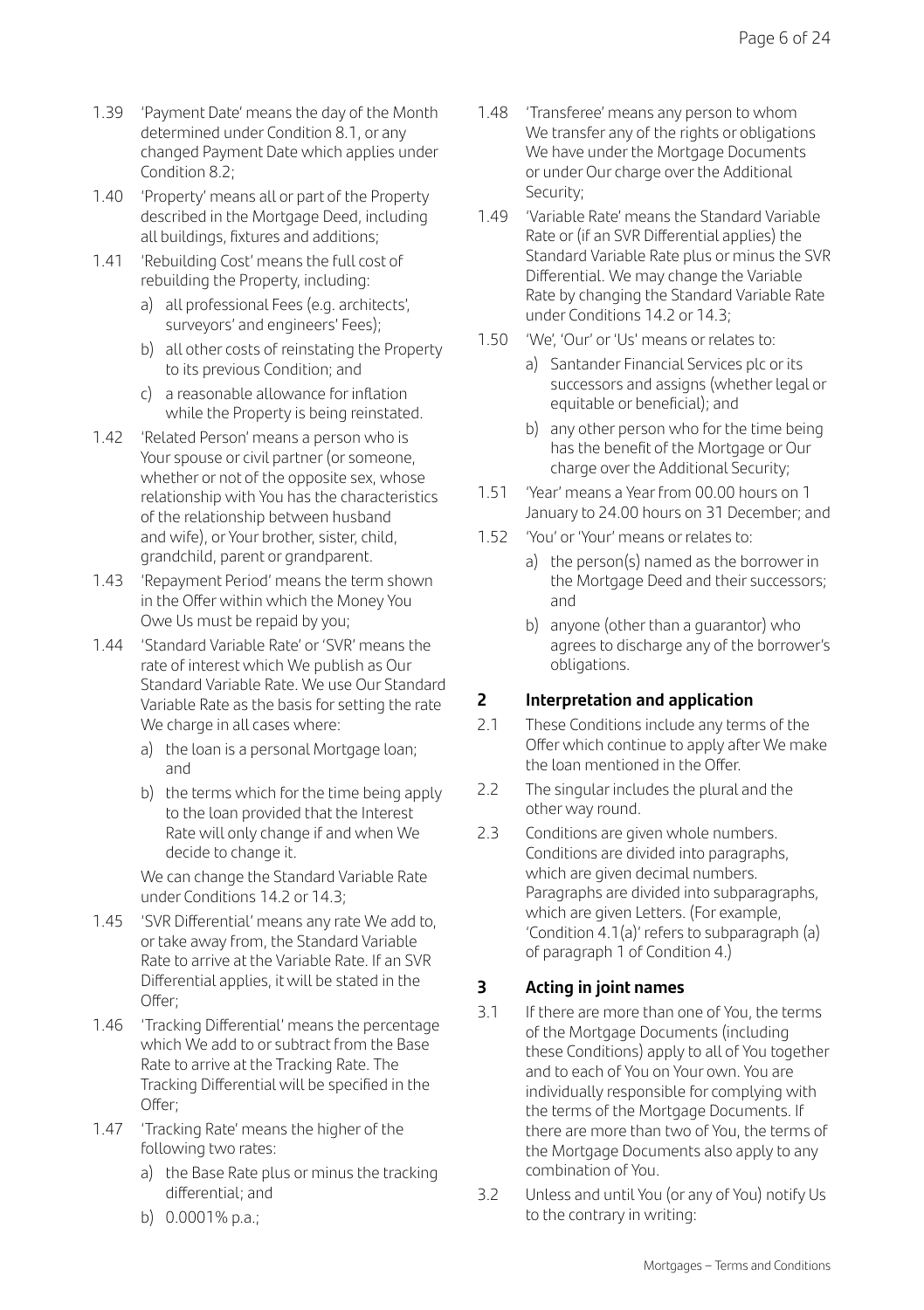- a) You authorise each other to agree to any amendments to the Mortgage Documents in writing and agree with each other that You will not individually be required to approve any such amendments; and
- b) We will accept signatures, instructions or notices under these Conditions from any one of You and will act upon such signatures, instructions or notices as if they were from all of You. The signatures, instructions and notices referred to in this subparagraph include those relating to any Additional Loan, the Additional Security and amendments to the Conditions.
- 3.3 Each of You is responsible for repaying the Money You Owe Us and not just a part of it and if any of You fail to comply with any of the Conditions We may enforce the Conditions against all or any of You.
- 3.4 If We give You a notice under Condition 38 or send You a Mortgage statement by post, We may do so by sending one copy of the notice or Mortgage statement addressed to all of You jointly.
- 3.5 If Your relationship with each other ends, You must ensure that You continue to comply with the Conditions and continue to make the Monthly Payments and ensure the Money You Owe Us is repaid.

#### **4 Withdrawal of Offer**

- 4.1 We may withdraw an Offer in the following circumstances:
	- a) if any information You have provided in relation to the Property or Your financial circumstances is materially false or inaccurate; or
	- b) if Your financial circumstances change in a way which in Our reasonable opinion makes it difficult for You to comply with Your obligations under the Mortgage Documents.

#### **5 Our agreement**

- 5.1 You agree to carry out Your obligations under the Mortgage Documents and We agree to carry out Ours.
- 5.2 In addition to the rights You and We have under the Mortgage Documents, You and We have rights implied by law which may not be stated in the Mortgage Documents but will apply to the Mortgage unless they have been expressly excluded in the Mortgage Documents.
- 5.3 In the event of any inconsistency:
	- a) any special terms agreed between You and Us in writing prevail over the rest of the Mortgage Documents;
	- b) the terms in the Offer prevail over the Mortgage Deed and these Conditions; and
	- c) the terms of the Mortgage Deed prevail over these Conditions.

#### **6 Scope of security**

- 6.1 The Mortgage Deed secures:
	- a) the Money You Owe Us; and
	- b) the money which You (or any one or more of You) owe Us under any other agreement which expressly states that it is to be secured by the Mortgage Deed.
- 6.2 Until the money mentioned in Condition 6.1 has been repaid in full, We will not be obliged to release any Property which We hold as security for money We have lent You, or any one or more of You.

#### **7 Payments You must make**

- 7.1 You agree to pay Us:
	- a) the Monthly Payment each Month; and
	- b) the Money You Owe Us in full, by the end of the Repayment Period.
- 7.2 You agree to make the Monthly Payments by direct debit unless You get Our written consent to making them by some other method (see Condition 23). The direct debit will be taken from Your Gold Bank Account unless You have indicated otherwise in Your application form. We may change the method for making the Monthly Payments at any time by giving You not less than 30 days' notice in writing. We will only do this if:
	- a) the existing method becomes obsolete; or
	- b) the changed method will be quicker. cheaper or more reliable than the existing one.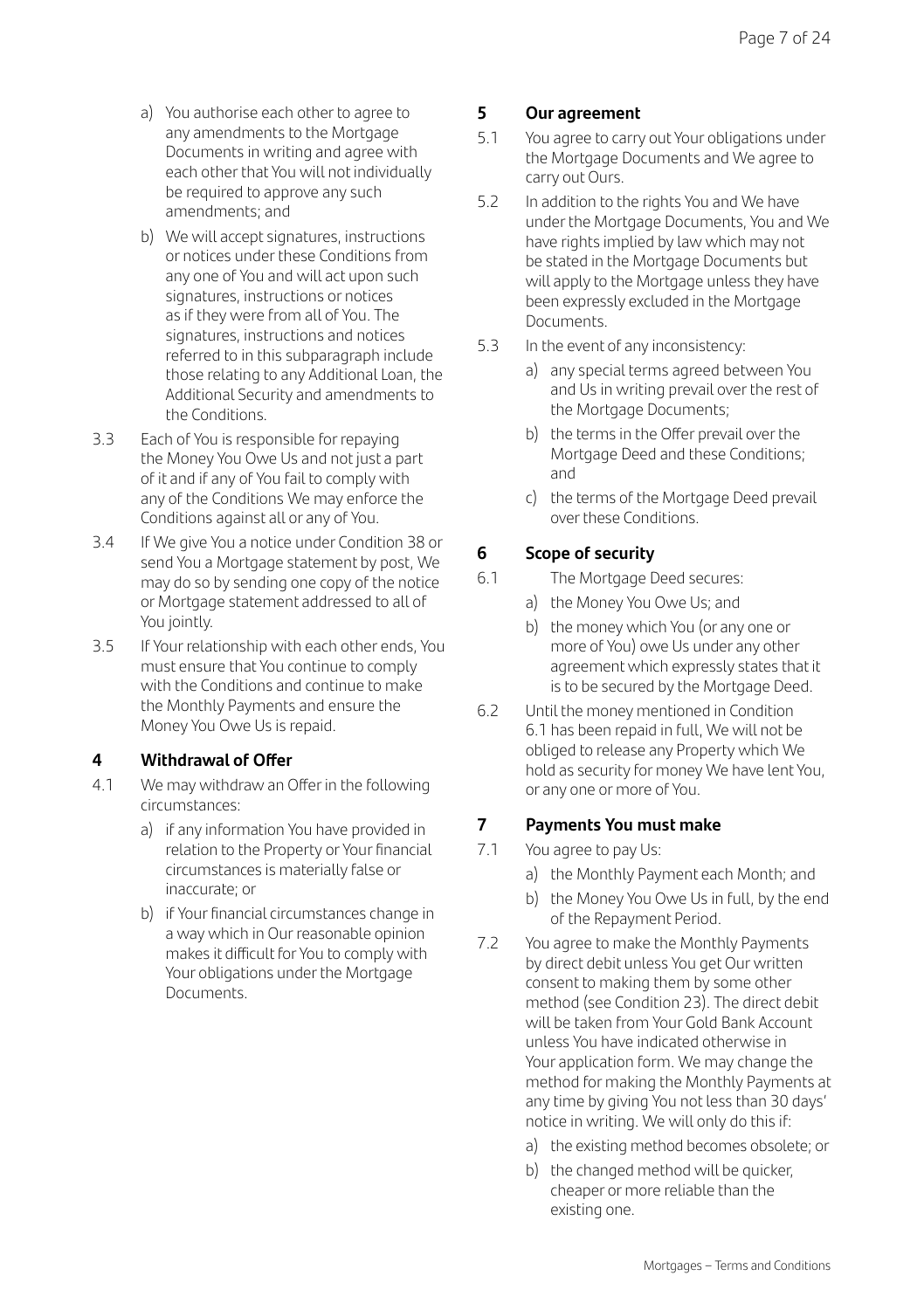- 7.3 We will work out the Monthly Payment so as to provide that:
	- a) You pay interest only on any Capital which is covered by an Interest-Only Scheme; and
	- b) any Capital which is not covered by an Interest-Only Scheme is repaid with interest by the end of the Repayment Period.
- 7.4 a) You are responsible for repaying any Capital which is covered by an Interest-Only Scheme by the end of the Repayment Period.
	- b) if You have chosen to meet Your obligations under Conditions 7.4(a) by selling the Property, You are responsible for ensuring that the Property is sold by the end of the Repayment Period and that You repay all the Money You Owe Us by then.
- 7.5 Without limiting any other rights We have under the Mortgage Documents, if at any time You are in Arrears with the Monthly Payments payable by You under an Interest-Only Scheme, and the amount in Arrears is equal to at least two of those Monthly Payments, We may give You notice:
	- a) cancelling the Interest-Only Scheme; and
	- b) increasing the Monthly Payment so that it provides for the Capital which was covered by the scheme to be repaid with interest by the end of the repayment period.
- 7.6 We may divide the Mortgage Account into different parts, for example, in circumstances where different repayment terms apply to different parts of the Money You Owe Us.
- 7.7 a) If the Mortgage Deed is discharged before You have repaid the Mortgage Debt in full, We may give You written notice requiring You to pay Us the amount which You still owe, plus interest until full repayment.
	- b) Condition 7.7(a) applies even if We gave You a receipt or other confirmation when the Mortgage Deed was discharged which stated that the Mortgage Debt had been repaid in full.
	- c) Subject to Condition 7.7(d), We will lose the right to recover any amount You still owe if We do not give You written notice of Our claim within three Months after discharge of the Mortgage Deed.
- d) The time limit in Condition 7.7(c) does not apply if We discharged the Mortgage Deed under a mistake and You caused the mistake or knew about it at the time.
- e) Nothing in Condition 7.7(a) and (b) above prevents You from pursuing any claim which You may have against Us if You suffer loss as a result of any mistake We make in calculating the amount required to discharge the Mortgage Deed.

#### **8 Payment Date**

- 8.1 You must pay the Monthly Payment on the Payment Date in every Month. The Payment Date is determined as follows:
	- a) The first Payment Date will be the date We notify to You after the Completion Date:
	- b) Unless the Payment Date is changed under Condition 8.2, the Payment Date after the first Payment Date will be the day of the Month which You notify to Us before the Completion Date as Your chosen Payment Date (which may be any day other than the 29th, 30th or 31st of the Month). If You do not notify Us of Your chosen Payment Date before the Completion Date, We will set the Payment Date for You and notify You.
- 8.2 We will change the Payment Date to another day in the Month if:
	- a) You request Us to make the change and:
		- (i) Your request asks Us to change the Payment Date to a day other than the 29th, 30th or 31st of the Month; and
		- (ii) You have made no more than three previous requests to change the Payment Date during the last 12 Months;
	- b) We are required to do so due to an essential change to the running of Your Mortgage Account.
- 8.3 If the Payment Date changes under Condition 8.2, We will write to tell You when the changed Payment Date will come into effect, and how this affects the Monthly Payment. The first Monthly Payment You make after the changed Payment Date may be a larger or smaller amount than Your usual Monthly Payment (depending on whether the interval between the last of the old payments dates and the first of the new ones is longer or shorter than normal).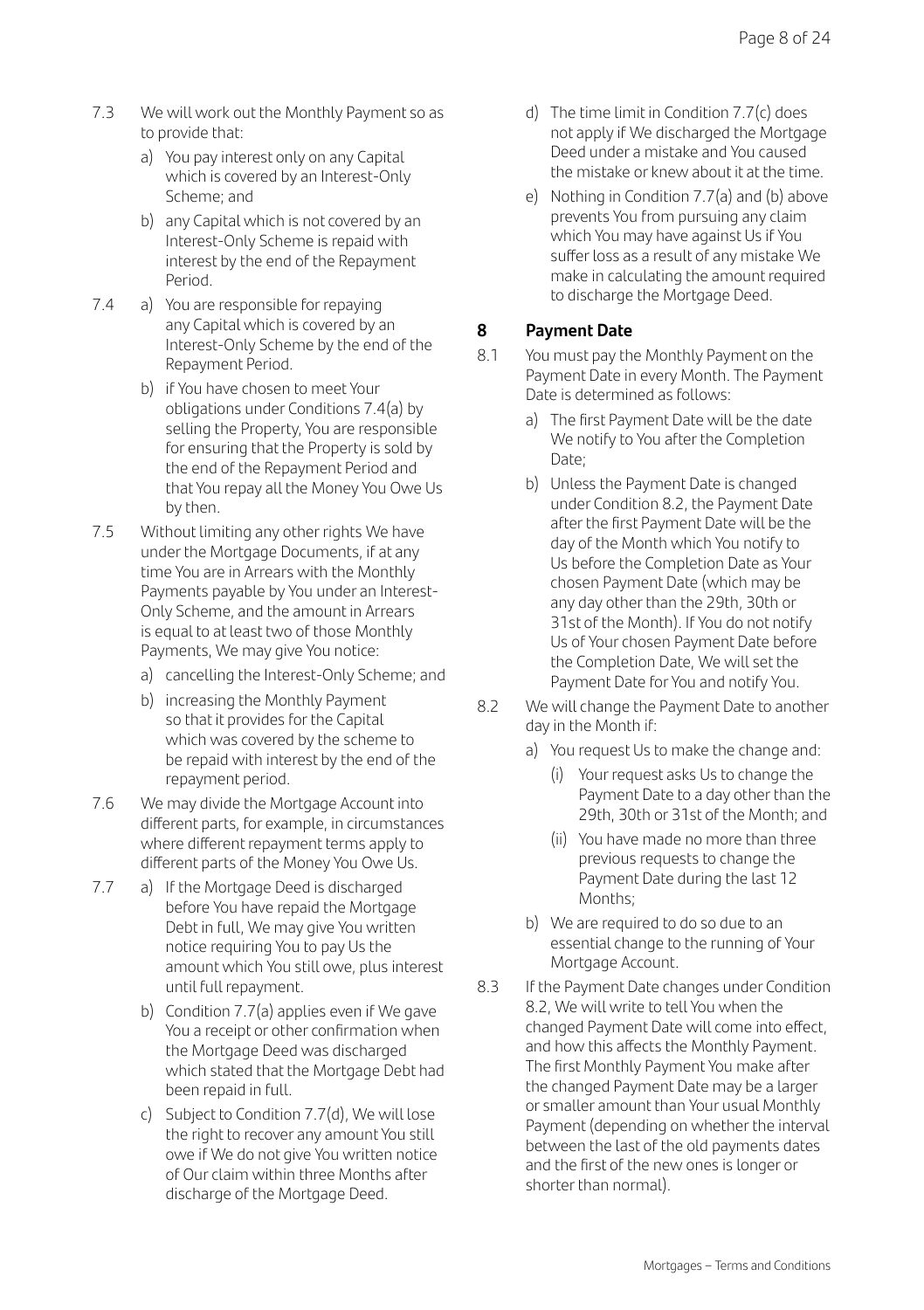#### **9 Monthly Payment**

- 9.1 We may change the Monthly Payment at any time by giving You notice. The change will come into effect on the date stated in the notice (which will not be earlier than the date when We give the notice).
- 9.2 We may change the Monthly Payment for any of the following reasons:
	- a) if an interest-free period has begun or come to an end;
	- b) if the Interest Rate has changed (however long ago the change came into effect);
	- c) if the Interest Period has changed upon a change in the Payment Date (however long ago the change came into effect);
	- d) if We have made You an Additional Loan or released any part of a loan which We were keeping back;
	- e) if the Capital has increased because:
		- (i) We have added any Arrears to Capital under Condition 16.1(c); or
		- (ii) We have added any unpaid Fees to Capital under Condition 31.5(e)
	- f) if You make a Capital Payment under Condition 10.4;
	- g) if You have paid Us less or more than is necessary to ensure that the Money You Owe Us is repaid within the Repayment Period (this applies even if We have made a mistake in working out the Monthly Payment but You will be entitled to pursue any claim which You may have against Us if You suffer loss as a result of Our mistake);
	- h) if We have cancelled an Interest-Only Scheme; or
	- i) if We have applied, changed, or cancelled any other arrangement or concession permitting You to suspend the payment of Capital and/or to defer the payment of interest on any part of the Capital.
- 9.3 If in any Month We change the Monthly Payment to reflect a change which occurred in a previous Month in the Interest Rate or in the amount of Capital outstanding, We may reduce or increase the first of the new Monthly Payments to take account of any interest You have overpaid or underpaid as a result of making the old Monthly Payment.

#### **10 Extra Payments**

- 10.1 This Condition applies if the amount credited to the Mortgage Account at any time is more than the amount which You had to pay by then. The difference between the two amounts is referred to as the 'Extra Payment'.
- 10.2 If You make an Extra Payment, it will not oblige Us to recalculate the Monthly Payment. Nor will it affect Your obligation to pay the Monthly Payment at Monthly intervals under Condition 7.1.
- 10.3 If You make an Extra Payment:
	- a) We will first use the Extra Payment to reduce or pay off any part of the Money You Owe Us which is overdue at the date of the Extra Payment.
	- b) If the requirements of Condition 10.4 are satisfied, We will treat the Extra Payment as a Capital Payment received for the credit of Your Mortgage Account, so that it will immediately reduce the Capital under Condition 16.1.
	- c) if the requirements of Condition 10.4 are not satisfied, We will be unable to treat the Extra Payment as money received for the credit of Your Mortgage Account. Instead, We will keep the Extra Payment (but without paying You any interest on it) and put it towards Your subsequent Monthly Payments.
- 10.4 You may reduce the Money You Owe Us at any time by making a Capital Payment. If You wish to make a Capital Payment, You must:
	- a) tell Us that You want to make a Capital Payment, when You want to make it and how You want it to be applied;
	- b) make the payment by one of the following methods: by online payment from Your bank account, by card payment to Us, by direct debit, by bank transfer or by cheque;
	- c) ensure that, if You make the payment by cheque, You write Your Mortgage Account number, name and address and the words 'Capital Payment' on the back of the cheque and send the cheque to the Mortgage operations site administering Your Mortgage Account.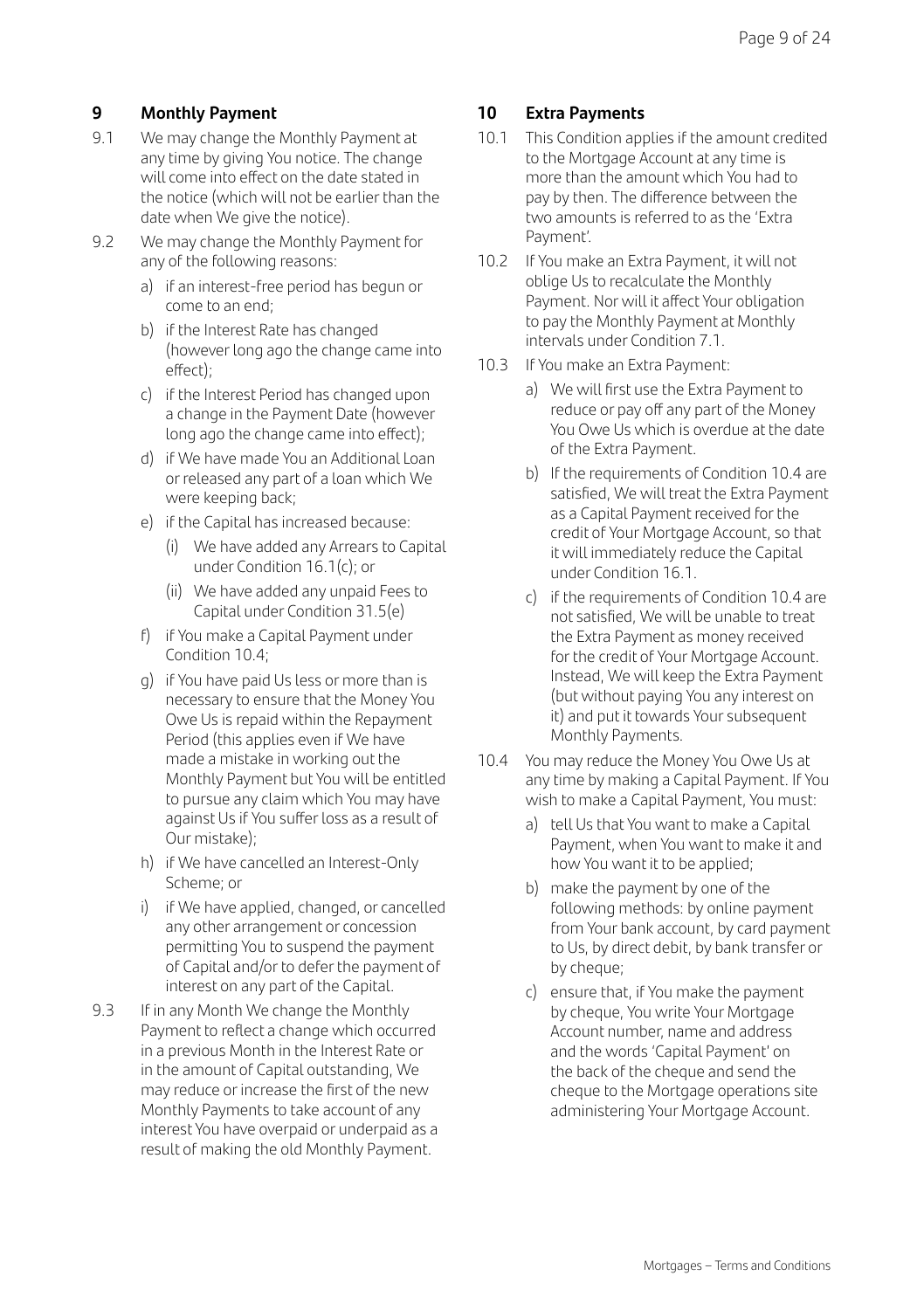#### **11 Early Repayment Charge**

- 11.1 If the Offer states that You may have to pay an Early Repayment Charge if You repay some or all of a loan or Loan Part during the Charge Period which applies to that loan or Loan Part, You will have to pay the Early Repayment Charge if any of the following things happen before the end of the Charge Period:
	- a) other than in the circumstances set out in Condition 11.2, You repay some or all of the loan or Loan Part to which the Early Repayment Charge applies;
	- b) We agree to a request from You to apply a different Interest Rate to the loan or Loan Part to which the Early Repayment Charge applies:
	- c) We agree to a request from You to reduce the term of the Mortgage; or
	- d) the Property is sold by You or Us or by another of Your creditors.
- 11.2 The circumstances mentioned in Condition 11.1(a) are as follows:
	- a) where You make a regular Monthly Payment;
	- b) where in any Year, You make one or more Capital Payments which have the effect of repaying not more than 10% of the Capital (calculated at the beginning of the Year) owing in respect of the loan or Loan Part to which the Early Repayment Charge applies; or
	- c) if the Money You Owe Us is repaid upon Your death.

#### **12 Interest We charge**

12.1 We will charge interest at the Tracking Rate, Variable Rate or other Interest Rate which applies under the Offer and these Conditions.

#### **13 Interest at a Tracking Rate**

13.1 The Tracking Rate (including any Follow-On Rate) will change on the third day of the Month which immediately follows the Month in which the Base Rate changes and by the same amount as any change in the Base Rate. If and for so long as the Offer provides for interest to be charged at a Tracking Rate on any part of the Capital, We will give You written notice of any change in the Tracking Rate at the same time as We give You notice of Your changed Monthly Payment under Condition 9.1.

#### **14 Interest at a Variable Rate**

- 14.1 This Condition applies if and for so long as the Offer provides for interest to be charged at a Variable Rate on any part of the Capital.
- 14.2 We may change the Standard Variable Rate at any time for one or more of the following reasons:
	- a) to maintain the competitiveness of Our personal banking business, taking account of actual or anticipated changes in the Interest Rates which other financial institutions charge to personal Mortgage borrowers;
	- b) to reflect actual or expected changes in the cost of the funds We use in making loans to Our personal Mortgage borrowers;
	- c) to ensure that Our business is run in a way which complies with the requirements of Our regulator or of any central bank or other monetary authority.

We will give You notice of the change as soon as possible after We have taken a final decision to make the change. The change will come into effect on the date stated in the notice, which will not be earlier than the date when We give the notice.

- 14.3 We may also increase or reduce the Standard Variable Rate under this Condition at any time for any other valid reason. If We do so:
	- a) We will give You not less than 30 days' notice of an increase in the Standard Variable Rate and not less than seven days' notice of a reduction;
	- b) the notice will say that We are making the increase or reduction under this paragraph;
	- c) the notice will say if We are increasing the Standard Variable Rate to reflect a change in the Base Rate;
	- d) if We are increasing the Standard Variable Rate then, unless Our notice says that We are making the increase for the reason mentioned in subparagraph (c) above, You will be entitled to repay all the Money You Owe Us or (if You choose), the part of the Capital to which the increase applies, within three Months from the date on which the increase takes effect, without paying any Early Repayment Charge or other fee that would otherwise apply.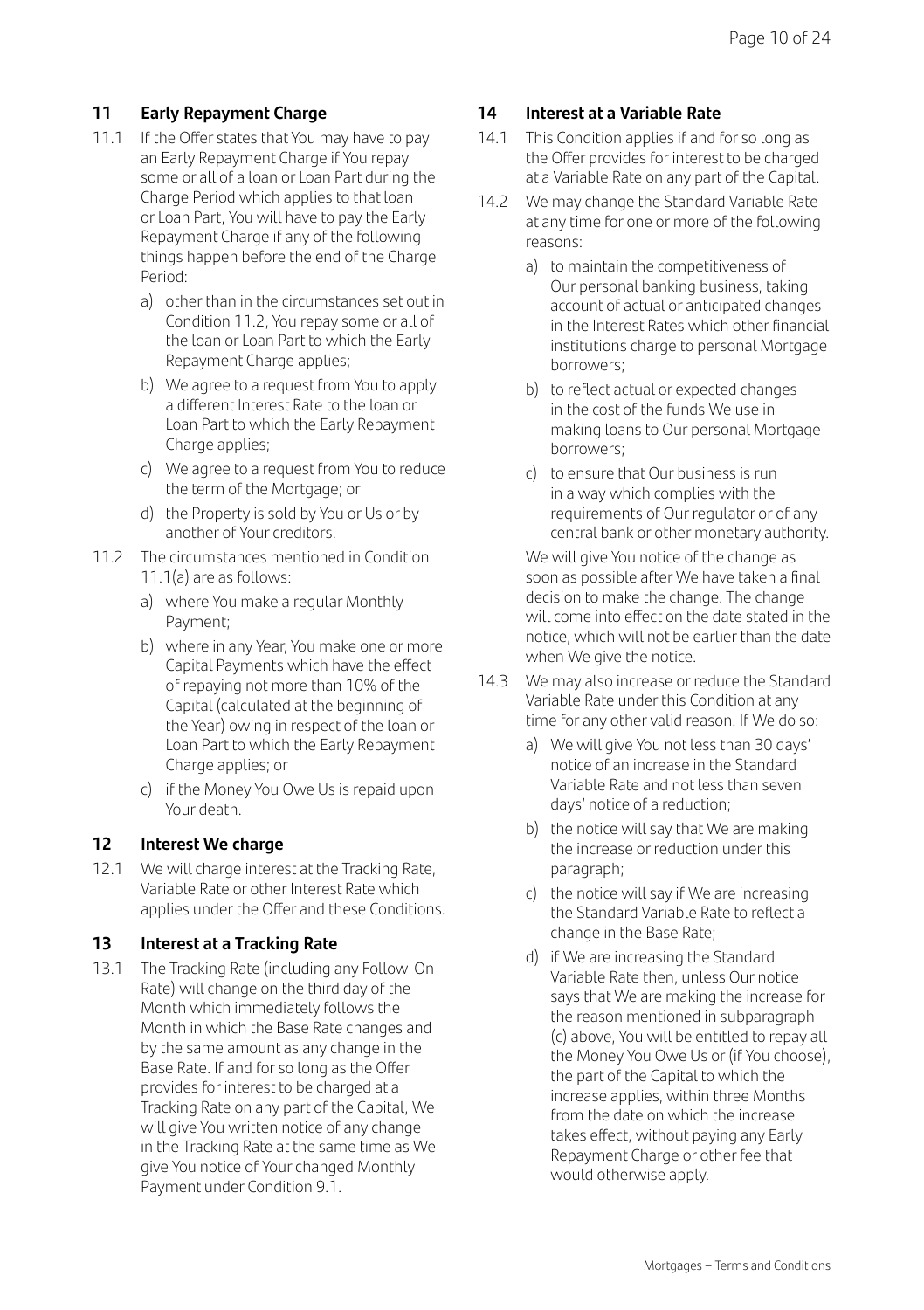#### **15 Substituting a different Base Rate**

- 15.1 We may, by giving You not less than seven days' written notice, specify a new rate of interest as the Base Rate if the Bank of England's official bank rate ceases to exist, or if any other rate which We have previously specified under this paragraph ceases to exist. Any rate of interest which We specify under this paragraph will be either:
	- a) the nearest equivalent lending rate set by the Bank of England or (if the Bank of England itself ceases to exist) by any central bank which replaces the Bank of England; or
	- b) (if such a rate cannot be identified or is not widely used as a basis for setting Interest Rates in the United Kingdom) the average Base Rate of two or more major banks chosen by Us which:
		- (i) are not associated companies of Ours;
		- (ii) carry on a substantial part of their business in the United Kingdom; and
		- (iii) publish or communicate their Base Rates to the public.

#### **16 General provisions about interest**

- 16.1 We will charge interest each day on the Capital and any Arrears owing at the end of that day.
	- a) The Capital is worked out in the following way:
		- (i) Any money We lend You will increase the Capital from the date when We release the money in accordance with Your instructions (or the date when the money is transferred if We pay it by electronic transfer).
		- (ii) Any Arrears which are transferred to Capital under subparagraph (c) below and any unpaid Fees which are transferred to Capital under Condition 31.5(e) will increase the Capital on the day the transfer takes place.
		- (iii) Any item of unpaid Capital which is transferred to the Arrears balance under subparagraph (b) (ii) below will reduce the Capital at the time the transfer takes place.
- (iv) Any money We receive for the credit of Your Mortgage Account will be used ( after paying off any Arrears and any interest which is due for payment) to reduce the Capital with immediate effect.
- b) Any Arrears will be held in a separate Arrears balance, which is worked out in the following way:
	- (i) The interest We charge on Capital each day during an Interest Period will be added to the Arrears balance on the first day of the following Interest Period (unless it has been paid off in the meantime).
	- (ii) Any item of Capital which remains unpaid at the end of the day on which it falls due for payment will be transferred to the Arrears balance at the start of the following day and will then cease to form part of the Capital (unless and until it is transferred back to the Capital under subparagraph (c) below).
	- (iii) Any Arrears which are transferred to Capital under subparagraph (c) below will reduce the Arrears balance on the day the transfer takes place.
- c) We may transfer any part of the Arrears to Capital if We reasonably believe that:
	- (i) You will not be able to pay off the amount transferred before the end of the Repayment Period;
	- (ii) You will be able to afford any increase in the Monthly Payment which We are likely to make under Condition 9.2(e) as a result of the transfer; and
	- (iii) where an Interest-Only Scheme applies, You will be able to repay Capital (including the amount transferred) in full by the end of the Repayment Period.
- 16.2 We will charge interest on the Capital and any Arrears at the Interest Rate. We will continue to charge interest at the Interest Rate even if We get a court order for You to pay some or all of the Money You Owe Us.
- 16.3 Interest accrues from day to day.
- 16.4 In a leap Year, We may charge the same amount of interest for each day in the Year as We would have charged if there had only been 360 days in the Year.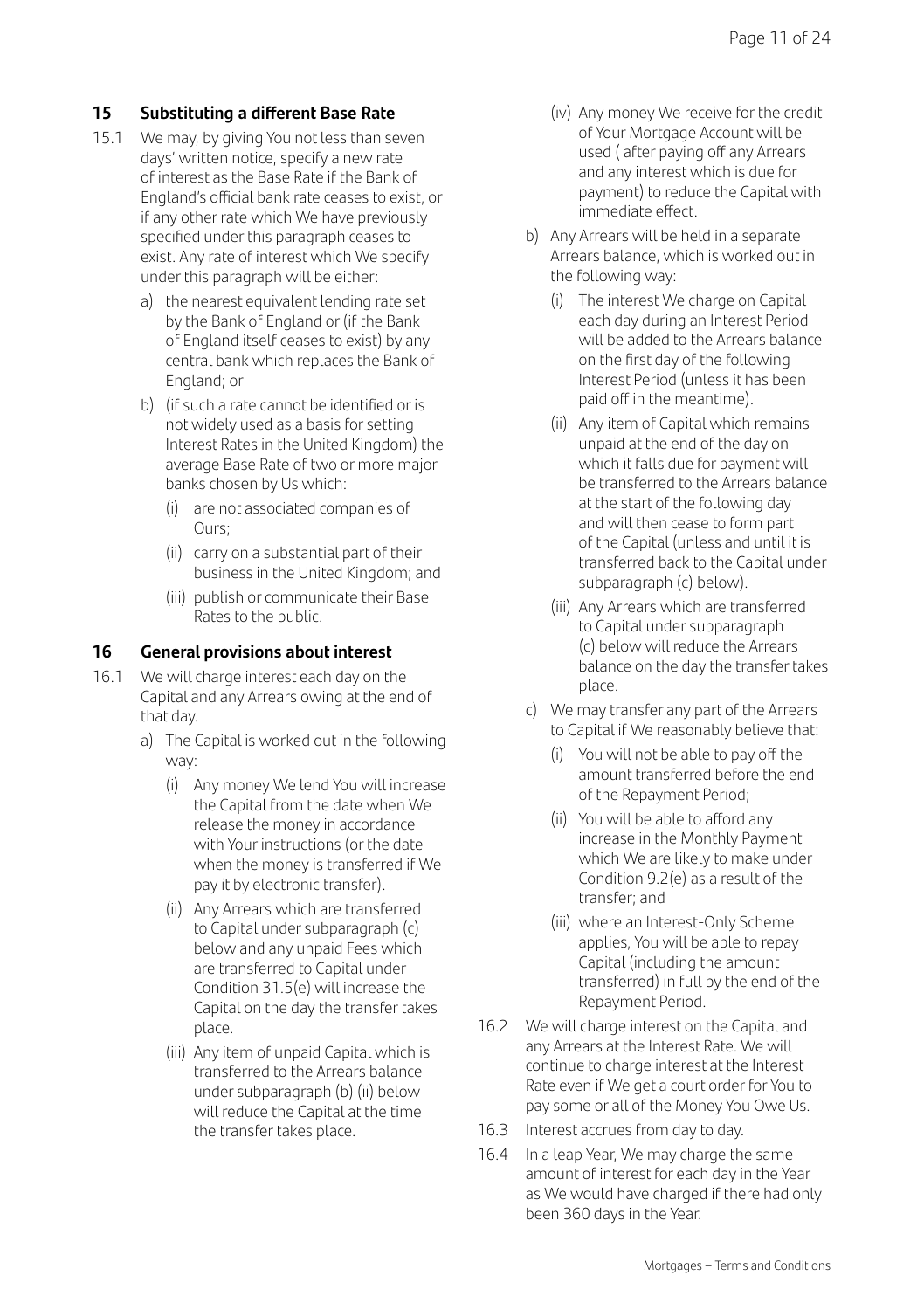- 16.5 Except where Condition 16.7 applies or where a particular Interest Period is longer or shorter than a Month, We will work out the interest We charge each day on the basis that the interest We charge in each Interest Period is one twelfth of the interest We charge in the Year.
- 16.6 Where there is a change during an Interest Period in:
	- a) the Interest Rate; or
	- b) the amount of Capital,

 the interest We charge during that Interest Period will be worked out as follows:

- (i) from the start of the Interest Period until the end of the day before the change occurs, We will charge an apportioned part of the interest We would have charged for the whole Interest Period if the change in the Interest Rate or the amount of the Capital had not occurred;
- (ii) for the remainder of the Interest Period, We will charge an apportioned part of the interest We would have charged for the whole of the Interest Period if the change in the Interest Rate or the amount of the Capital had occurred immediately before the start of the Interest Period;
- 16.7 If You tell Us that You wish to repay all of the Money You Owe Us, We will work out the amount You have to pay, so far as it consists of interest, on the assumption that each day's interest is an equal 1/360 part of the interest We charge in the Year (even if in a leap Year). We will supply You with a redemption statement setting out the amount needed to repay the Money You Owe Us, including interest, on the date You have told Us is the date You wish to pay off the Money You Owe Us. We will also set out the daily interest due on the Capital in the redemption statement to enable You to calculate the Money You Owe Us on the day You actually pay the Money You Owe Us if it is not the date You have told Us to use for the preparation of the redemption statement.
- 16.8 Except where the Offer states otherwise, You must pay the interest for each Interest Period by making the Monthly Payment which is due to be paid on the first day of the following Interest Period.
- 16.9 If any unpaid interest is added to Arrears under Condition 16.1(b) (i) the Interest Rate which applies to that unpaid interest will be the rate which applies to the money on which the unpaid interest accrued.
- 16.10 If any Fees become due from You under Condition 31, interest will be charged on those Fees in accordance with Condition  $31.4(c)$  and  $(d)$ .
- 16.11 We will charge interest at the Standard Variable Rate on any of the Money You Owe Us which remains unpaid after the end of the Repayment Period.

#### **17 Set off**

- 17.1 If the Money You Owe Us has become immediately payable under Condition 24.2, and You have any money in a current or investment account with Us or any Associated Company, We may take the money out of Your account and use it to pay off or reduce the Money You Owe Us. If We do this, neither We nor any Associated Company will pay any further interest or bonus on the money We have taken out of Your account.
- 17.2 Condition 17.1 applies even if You are joint borrowers and the current or investment account is held by only one of You.

#### **18 Additional Security**

- 18.1 So far as You are able, You assign the Additional Security to Us. On request, We will reassign it to You when You have repaid the Mortgage Debt.
- 18.2 To the extent You are unable to assign the Additional Security, You agree to grant Us a charge over the Additional Security.

#### **19 Transferring your loan to a new mortgage**

- 19.1 This condition applies if you notify us that you wish:
	- a) to pay off the money you owe us on completing a sale of the property; and
	- b) at the same time, to complete a mortgage with us under which we will lend you money on the security of another property in the Isle of Man that you wish to buy.
- 19.2 In this condition and in condition 20:
	- a) 'new property' means the property in the Isle of Man which you wish to buy;
	- b) 'new mortgage' means the mortgage under which the money you wish us to lend you will be secured on the new property;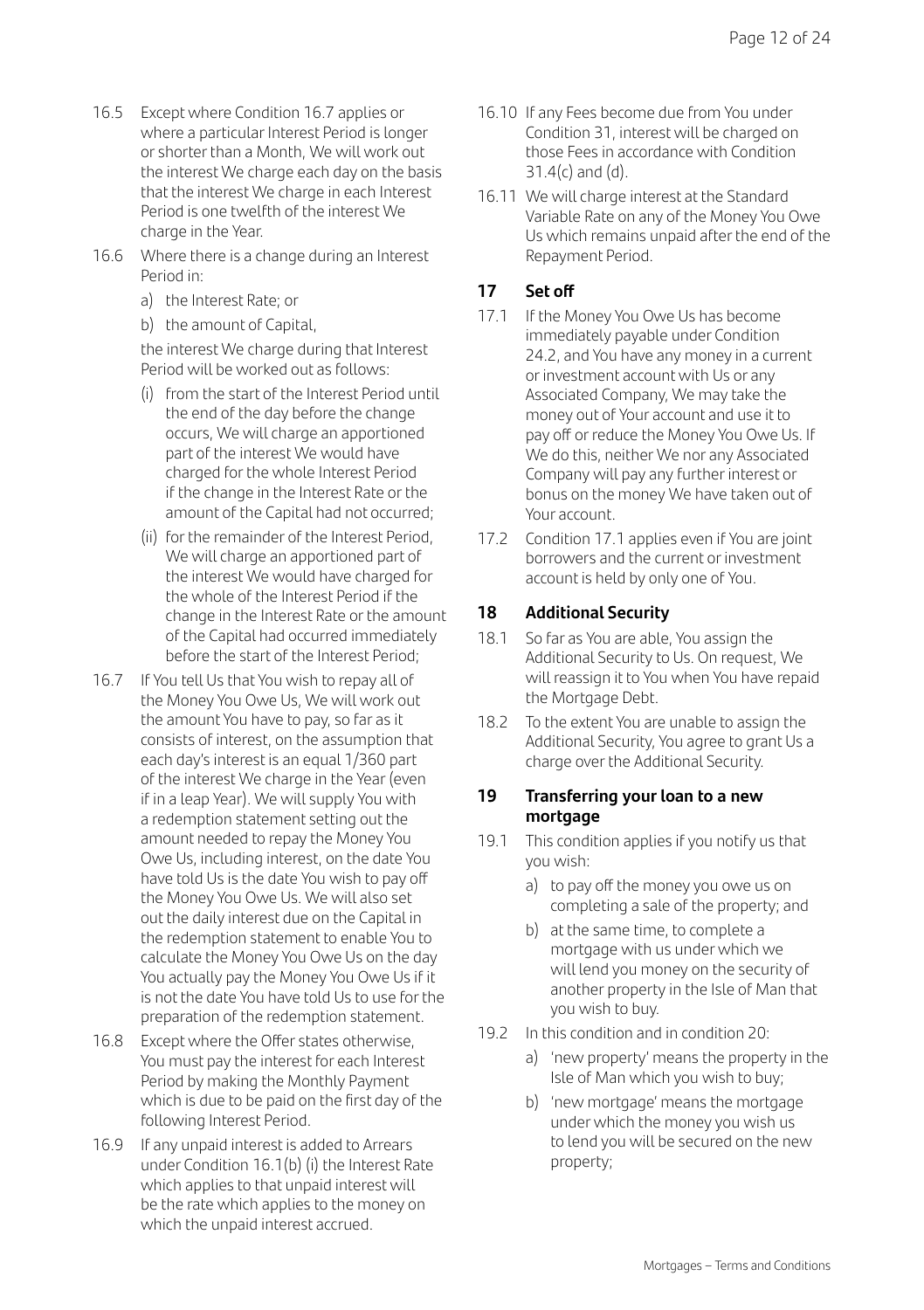- c) 'transfer balance' means any part of the money you owe us (not exceeding the total amount we have lent you under this mortgage) which you want to transfer from this mortgage to the new mortgage;
- d) 'top-up balance' means any money which you wish to borrow and we are willing to lend you under the new mortgage in addition to the transfer balance.

#### 19.3 Where this condition applies:

- a) We will accept your application for the transfer balance to be transferred to the new mortgage unless we reasonably think that:
	- (i) in all the circumstances (including your financial circumstances), the risk of your being unable to meet your commitments under the new mortgage would be significantly greater than the risk of your failing to meet your commitments under this mortgage;
	- (ii) you could not afford to repay the transfer balance with interest by the end of the repayment period which would apply under the new mortgage; or
	- (iii) the risk that we would suffer a loss if we realised our security would be significantly greater under the new mortgage than it is this mortgage.
- b) The transfer balance will not be eligible for any incentive product or other benefit which we provide for any top-up balance.
- c) We will transfer all or part of the money you owe us to the new mortgage if:
	- (i) the amount we are prepared to lend you under the new mortgage (including the transfer balance) does not result in a loan to value ratio which exceeds 95%;
	- (ii) you give us not less than seven days' notice in writing that you want us to transfer all or part of the money you owe us to the new mortgage; and
	- (iii) you select a mortgage product for any top-up balance from the range of mortgage products which we make available in cases where the loan to value ratio does not exceed 95%.

 d) The transfer balance may only be transferred to a new mortgage over one new property. This means that, if there is more than one of you, the transfer balance cannot be divided between you and secured by mortgages over two or more properties.

#### **20 Refunding an early repayment charge on a transfer of your loan to a new mortgage**

- 20.1 If you enter a new mortgage with us within three months of the date on which we discharge this mortgage, we may refund all or some of any early repayment charge which you paid at the time when this mortgage was discharged.
- 20.2 If there is more than one of you, the refund will be divided equally amongst those of you who are borrowers under the new mortgage.

#### **21 Restrictions on Your power to deal with the Property**

- 21.1 These Conditions exclude any power You have by law:
	- a) to grant a Lease of the Property; or
	- b) to allow anyone to surrender a Lease of the Property.
- 21.2 You must not do any of the following without first getting Our written consent (see Condition 23):
	- a) transfer or sell the Property;
	- b) grant a new or extended Lease of the Property (except where the Offer provides that the Property may be Let or where the tenant has a legal right to be granted a new or extended Lease);
	- c) dispose of the Property or any interest You have in it in any other way;
	- d) give anyone an enforceable licence to occupy the Property;
	- e) part with possession of the Property or share possession of it with anyone else;
	- f) allow anyone to surrender a Lease of the Property.
- 21.3 If the Offer provides that the Property may be Let, You must not grant any Mortgage, security or other charge over the Property in any circumstances. In any other case, You must not grant a Mortgage, security or charge over the Property (except to Us or an Associated Company) without first getting Our written consent (see Condition 23).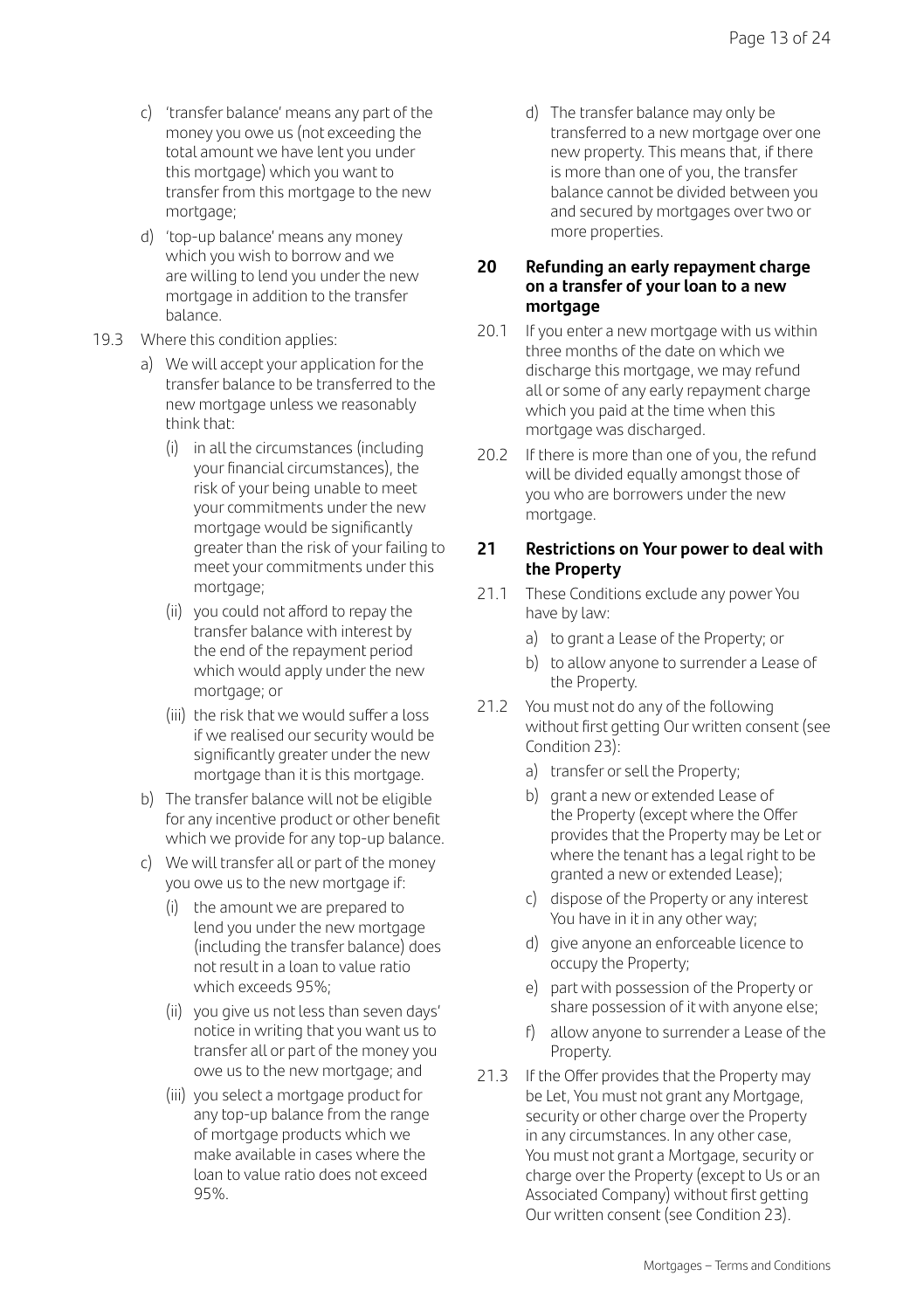- 21.4 If You hold the Property under a Lease, You must not do any of the following without first getting Our written consent (see Condition 23):
	- a) surrender the Lease;
	- b) give notice to terminate the Lease.
	- c) agree to any change in the terms of the Lease.

#### **22 General obligations**

- 22.1 You agree to the following:
	- a) You will occupy the whole of the Property as Your main residence (unless the Offer provides that the Property may be Let or You later Let the Property with Our written consent);
	- b) You will make sure that any buildings being built on the Property are completed without delay and are properly built in accordance with applicable building regulations, planning and other consents;
	- c) You will keep the Property in good repair;
	- d) You will comply with any covenants or Conditions which affect the Property and its use;
	- e) You will promptly pay all rates, taxes and other payments which are the responsibility of the owner or occupier of the Property;
	- f) You will comply with all legislation which affects the Property and the use of the Property;
	- g) You will send Us a copy within seven days of any notice You give to exercise a legal right which affects the Property;
	- h) if You receive a notice which affects the Property from any statutory authority, or from anyone claiming to exercise a legal right over the Property, You will:
		- (i) send Us a copy of the notice within seven days of receiving it;
		- (ii) comply with the terms of the notice if it is valid; and
		- (iii) make any reasonable representations about the notice which We ask You to make;
	- i) You must not do any of the following without first getting Our written consent (see Condition 23);
		- (i) change the use of the Property;
		- (ii) make any structural alteration to the Property;
- (iii) agree to any restrictive covenants or obligations being imposed on the Property; or
- (iv) apply for an improvement or similar grant for the Property.
- j) You will ensure that nothing is done without Our written consent (see Condition 23) which may:
	- (i) make it more difficult or expensive to insure the Property;
	- (ii) damage the structure or adversely affect the Condition of the Property;
	- (iii) reduce the value of the Property; or
	- (iv) make the Mortgage, or Our charge over the Additional Security, less valuable to Us;
- k) if You acquire a new or increased interest in the Property (e.g. an extended Lease or the freehold of the Property, or an interest in the freehold of any building which includes the Property) You will:
	- (i) notify Us immediately in writing of Your receiving the title deeds for the new or increased interest and if We request delivery, deliver such title deeds to Us; and
	- (ii) (if asked) grant Us a first Mortgage over the new or increased interest: the Mortgage must be in a form approved by Us and will be completed at Your expense;
- l) if following the Completion Date, You are sent any of the title deeds to the Property, You will:
	- (i) notify Us immediately in writing of Your receiving the title deeds;
	- (ii) store them in a safe and secure place; and
	- (iii) send them to Us at Your own risk by first class post within seven days of any written request for them;
- 22.2 If You hold the Property under a Lease, You agree to the following:
	- a) You will comply with all the tenant's obligations under the Lease;
	- b) You will do all You can to make sure that the landlord and any other party to the Lease (e.g. a management company) comply with their obligations under it; and
	- c) You will send Us within a reasonable time a copy of any notice You give:
	- (i) to extend the Lease;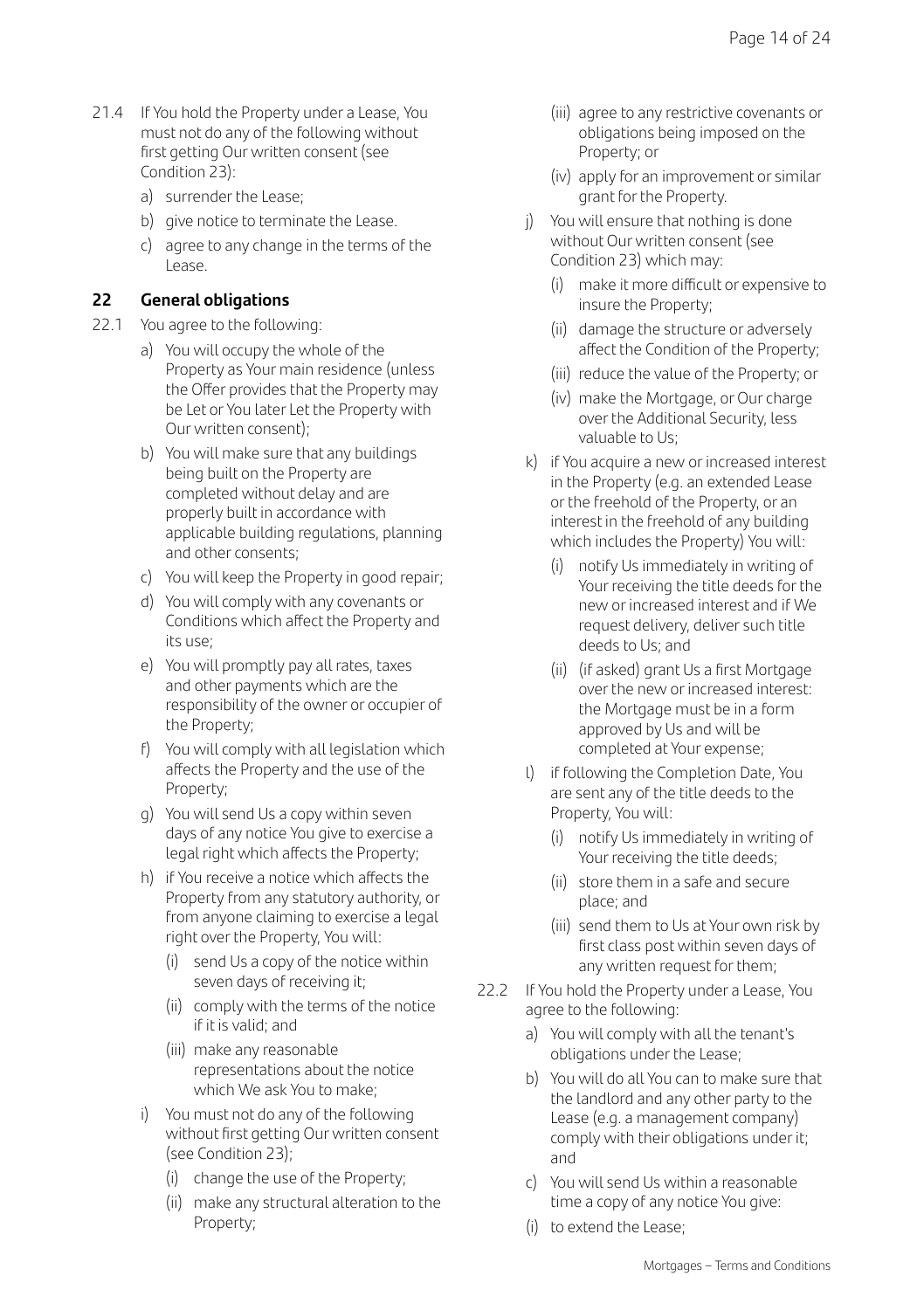- (ii) to acquire the freehold of the Property; or
- (iii) to acquire an interest in the freehold of any building which includes the Property.
- 22.3 The following terms apply if the Property is Let (i.e. where You are the landlord under a Lease of the Property);
	- a) You must comply with all the landlord's obligations under the Lease and under the general law.
	- b) You must do all You can to make sure that the tenant and any other party to the Lease (e.g. a management company) comply with their obligations under it.
	- c) You must send Us within a reasonable time a copy of any notice You receive from anyone who wishes to:
		- (i) extend the Lease;
		- (ii) acquire the freehold of the Property; or
		- (iii) acquire an interest in the freehold of any building which includes the Property, or in the freehold of any building which is included in the Property;
	- d) You must not enter into any agreement (including an agreement for the making of a consent order by the court) for any of the purposes mentioned in subparagraph (c) above without first obtaining Our written consent to the terms of the agreement (see Condition 23).
	- e) if asked, You must supply Us with the following:
		- (i) details of any persons who are using or occupying the Property from time to time;
		- (ii) information about the basis on which they are entitled to use or occupy the Property;
		- (iii) certified copies of any documents under which they claim to be entitled to use or occupy the Property; and
		- (iv) any other information or documents which We require concerning the Property, or the way it is used, or any building works being carried on there.
	- f) if We have given Our consent to the Letting (whether in the Offer or subsequently), You must not occupy the Property or allow a Related Person to occupy it.

22.4 Condition 22.3 will cease to apply if and when You provide Us with written confirmation that no part of the Property is Let and that You do not intend to Let the Property or any part of it in the future.

#### **23 Obtaining Our consent**

- 23.1 This Condition applies if You ask Us for Our consent under Condition 7.2, 21.2, 21.3, 21.4, 22.1(i) 22.1(j) or 22.3(d).
- 23.2 We will only refuse Our consent if it is reasonable to refuse it.
- 23.3 If We give Our consent to the Property being Let or used for any purpose other than for Your residence, We may impose Conditions on Our consent which will be similar to the Conditions We apply to new loans secured on Property which is to be Let or used for Your requested purpose.
- 23.4 We may impose other Conditions on Our consent if it is reasonable to impose Conditions and the Conditions are reasonable.
- 23.5 You agree to comply with any Conditions We impose under Conditions 23.3 and 23.4.

#### **24 Default, breaches and other matters**

- 24.1 For the purposes of any power We have by law or under the Mortgage Documents to sell the Property, the Money You Owe Us is to be treated as due one Month after the Completion Date.
- 24.2 We may give You notice requiring You to pay Us the Money You Owe Us immediately:
	- a) if You are more than two Months late in making any payment under the Mortgage Documents;
	- b) if You break any obligation (other than for the payment of money) which is contained in the Mortgage Documents and either:
		- (i) You fail to remedy the breach within 14 days after We give You notice to remedy it; or
		- (ii) We reasonably think that the breach creates a new or increased risk that We would suffer loss if We were to realise Our Mortgage and the Additional Security;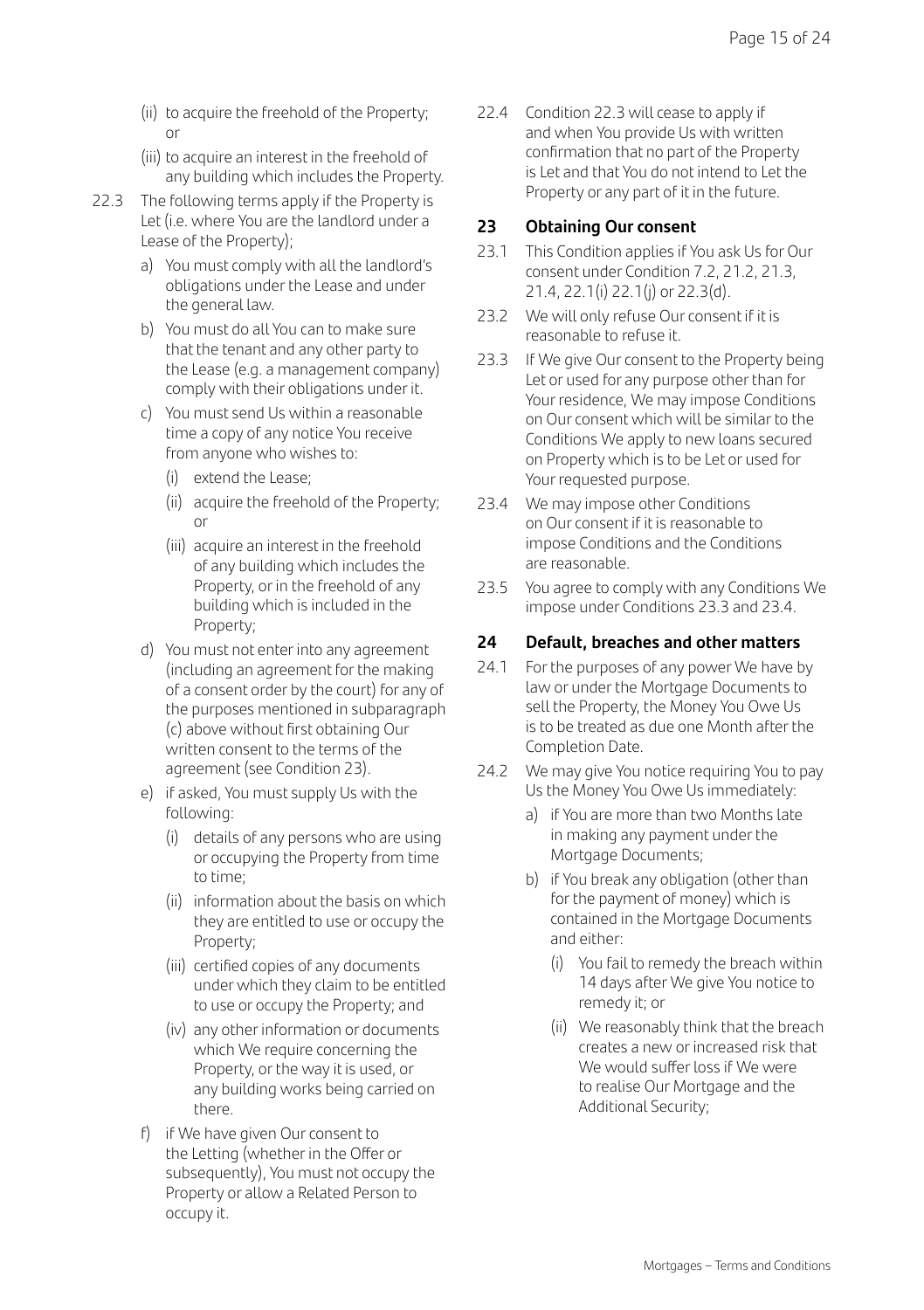- c) if a bankruptcy petition (within the meaning of the Bankruptcy Code 1892 of the Isle of Man) is made against You or if a receiving order is granted against You under section 8 of the Bankruptcy Code 1892 of the Isle of Man or the appointment of a trustee under section 7 of the Bankruptcy Code 1892 of the Isle of Man or if a bankruptcy order (or a sequestration order) is made against You. (Note: a bankruptcy order is a court order which adjudicates You as bankrupt and allows Your Property to be sold and distributed to Your creditors if You cannot pay Your debts);
- d) if You enter into any composition or scheme of arrangement, or make a proposal to do so (Note: a composition or scheme of arrangement is an arrangement You make with Your creditors under which they agree to accept late payment, or part payment, of Your debts. The arrangement is supervised by a person known as an official trustee);
- e) if someone appoints a receiver of any of Your Property. (Note: a receiver is a person appointed by a creditor to collect the income (such as rent) from Property which You have Mortgaged to the creditor);
- f) if someone levies distress execution or attachment or executes due diligence on any of Your goods (Note: if You are a tenant of a Property in the Isle of Man, distress is a remedy which allows Your landlord to take Your goods and sell them to recover unpaid rent);
- g) if any execution, diligence or similar process is issued or enforced against any part of Your assets or income. (Note: execution is a process for enforcing a court order against You. It involves selling Your goods, or taking part of Your income. to raise the money You must pay under the order);
- h) if any action is taken or arrangement is put in place that is similar in effect to the action or arrangements set out in subparagraphs (c) to (g) above;
- i) if, without Our written consent, You create any right against the Property or grant any interest in the Property that affects Our ability to enforce Our rights under the Mortgage Documents;
- j) if another Mortgagee or security holder:
	- (i) takes possession of the Property;
	- (ii) appoints a receiver; or
	- (iii) exercises, or tries to exercise, a power of sale over the Property;
- k) if:
	- (i) You hold the Property under a Lease; and
	- (ii) Your landlord gives You a statutory notice specifying a breach of any obligation or Condition in the Lease and, if the notice requires You to remedy the breach, You fail to remedy it within a reasonable time;
- l) if the Property is compulsorily purchased or requisitioned;
- m) if any of the following are set aside or found to be ineffective, or only partly effective:
	- (i) the Mortgage Deed:
	- (ii) Our charge over the Additional Security;
	- (iii) any Guarantee;
	- (iv) any Mortgage or other security for a Guarantee;

 We would only invoke Our right to require immediate payment of the Money You Owe Us under this subparagraph if You caused or contributed towards any of the above documents being either set aside or rendered ineffective or partly effective by reason of:

- { any fraudulent or deliberate action on Your part; or
- { any other act or omission on Your part,

 and all reasonable steps taken by Us to make good Our security or reinstate the affected security document have failed;

- n) if the Money You Owe Us has not been repaid by the end of the Repayment Period;
- o) if You die or where there is more than one of You, the last survivor of You dies.
- 24.3 At any time after the Money You Owe Us has become immediately payable under Condition 24.2:
	- a) We shall have the power to sell the Property and We may exercise power to sell the Property (whether or not We have taken possession)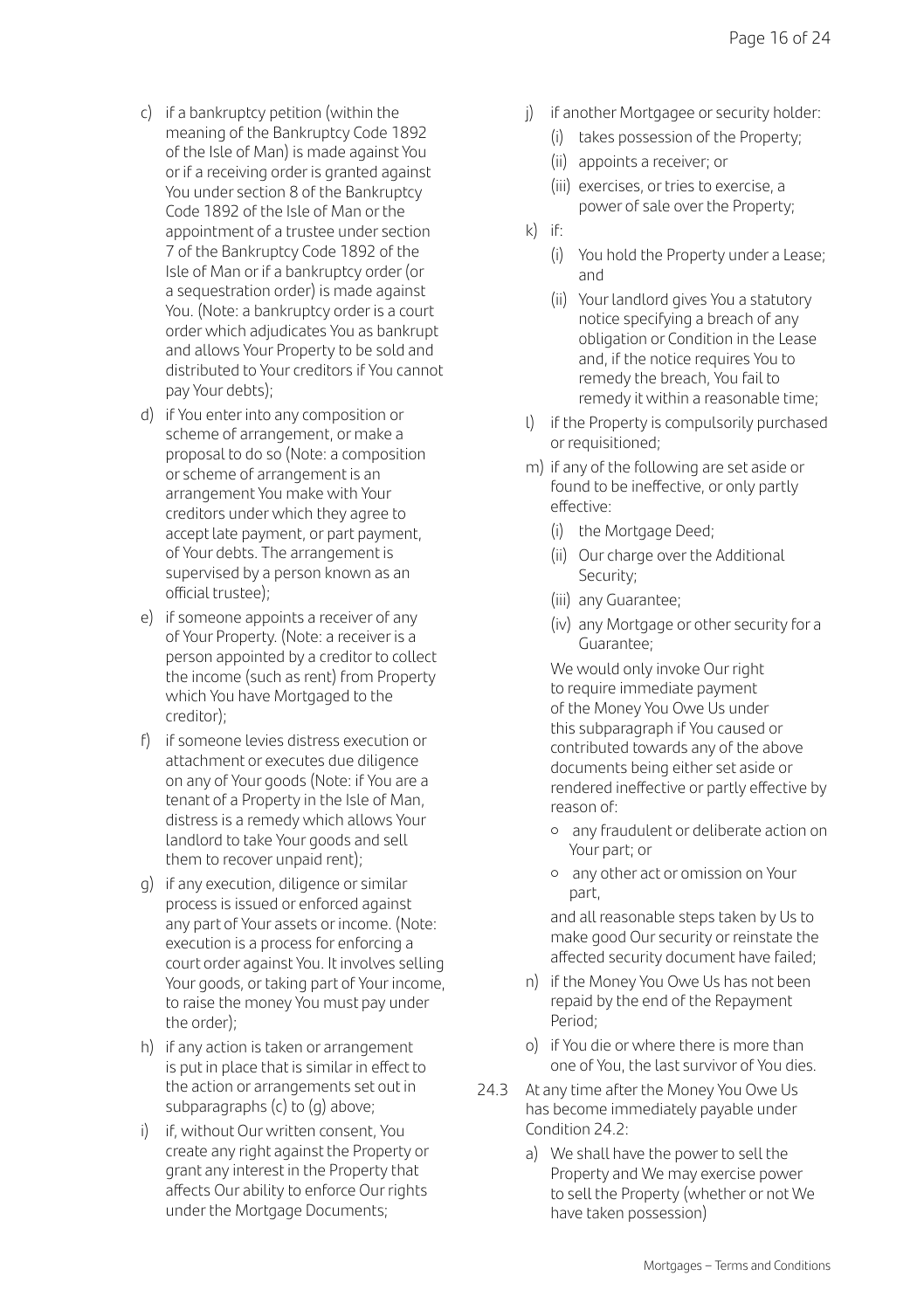- b) We shall have and may exercise all the powers in Condition 24.4;
- c) We may take possession of the Property;
- d) We may apply to the Court for judgment in respect of the Mortgage Debt.
- 24.4 The powers mentioned in Condition 24.3(b) are extended so as to allow Us to do any of the following where it is reasonable:
	- a) carry out repairs or improvements to the Property;
	- b) manage the Property;
	- c) where You hold the Property under a Lease:
		- (i) extend or renew the Lease;
		- (ii) surrender the Lease; or
		- (iii) agree with the landlord to change the terms of the Lease;
	- d) grant a Lease of the Property free from any statutory restrictions;
	- e) where the Property is Let (i.e. where You are the landlord under a Lease of the Property):
		- (i) bring the Lease to an end;
		- (ii) agree with the tenant to change the terms of the Lease; and
		- (iii) accept a surrender of the Lease, free from any applicable statutory restrictions; or
	- f) make any application to any land registry responsible for registering ownership of the Property on any matter relating to the Property.
- 24.5 If the Property or the Additional Security is realised (for example, if the Property is sold by Us or another person with a Mortgage or security over it), We shall apply the money We receive in the following order:
	- a) to pay off the Money You Owe Us;
	- b) to pay off any remaining Mortgage Debt;
	- c) pay off any other Mortgages, securities or charges which affect the Property or the Additional Security;
	- d) pay any surplus to You or, if We are unable to locate You, into an account with Us in Your name (which You authorise Us to open for this purpose).
- 24.6 If at any time You have failed to comply with Your obligations under the Mortgage, We may take any reasonable steps to remedy the failure.
- 24.7 Subparagraphs (a) to (k) below apply if the Property is Let for the time being (i.e. You are the landlord under a Lease of the Property):
	- a) if the Mortgage Debt has become immediately payable under Condition 24.2, or if requested by You, We may appoint any person or persons (including one of Our officers) to be a receiver of the Property. The appointment may be made by deed executed under Our common seal or in writing signed by one of Our directors or managers.
	- b) if We appoint more than one person to be a receiver, We may authorise any of them to exercise their powers independently of the others.
	- c) any receiver We appoint will be Your agent. This means that You rather than We will be responsible for:
		- (i) the receiver's acts and defaults;
		- (ii) reimbursing the receiver against any costs or liabilities which he incurs in the course of his appointment; and
		- (iii) paying the receiver's remuneration (but only to the extent that the rate of remuneration We have fixed under subparagraph (g) below is reasonable.
	- d) the receiver will have the following powers:
		- (i) all the powers conferred on a receiver by the Law of Property Act 1925 of the United Kingdom, as if those powers were set out in full in these Conditions; and
		- (ii) all the other powers (except for the power to appoint a receiver) which We may exercise under these Conditions, with the benefit of the extensions to the statutory powers set out in Condition 24.4.
	- e) where a receiver is appointed at Your request, the receiver may exercise the powers mentioned in subparagraph (d) above even though We have not demanded immediate payment of the Mortgage Debt (and so could not exercise those powers ourselves).
	- f) the receiver will not be authorised to exercise any power mentioned in subparagraph (d) above if and so long as We have excluded that power in writing (whether at the time of the receiver's appointment or subsequently).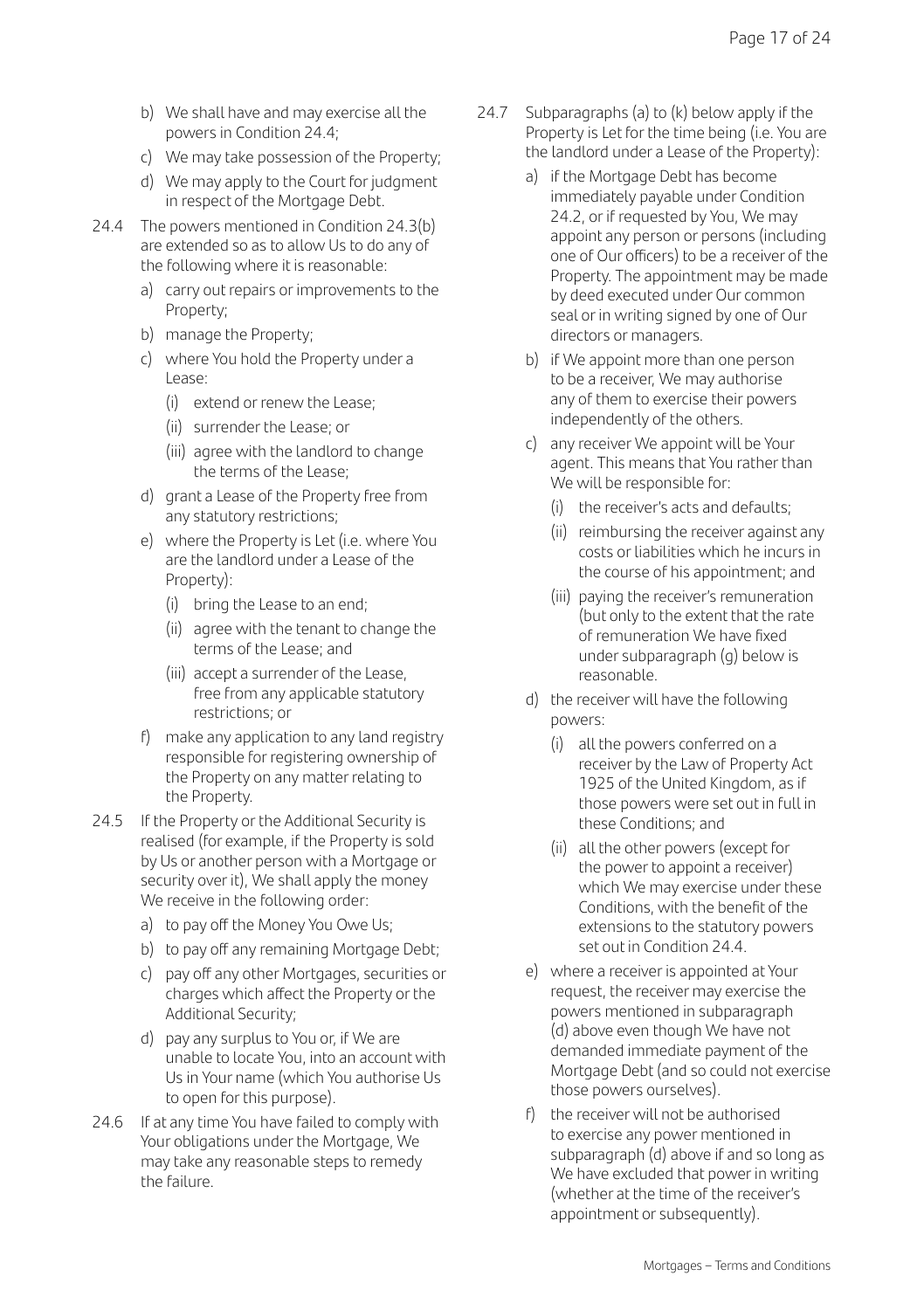- g) We may from time to time:
	- (i) fix the receiver's remuneration at a reasonable rate;
	- (ii) on giving You notice in writing, remove the receiver with or without appointing another in his place.
- h) the receiver will apply the money he receives in the following order:
	- (i) in meeting any claims which have priority to the Mortgage;
	- (ii) in paying the costs connected with the receiver's appointment or the exercise of his powers and in meeting any outgoings on the Property which he pays;
	- (iii) in paying the receiver's remuneration at the rates which We set from time to time; and
	- (iv) in reducing or paying off the Mortgage Debt. The receiver will pay any surplus to You or to any other person entitled to it.
- i) the receiver will not be bound to use the money he receives to pay off interest before Capital, or otherwise to pay off the Mortgage Debt in any particular order.
- j) at Our request, the receiver may set aside funds out of the money he receives to make provision for the discharge of any contingent liability which is secured by the Mortgage.

#### **25 Your furniture and goods**

25.1 If We take possession of the Property We may, as Your agent and at Your expense, remove, store, sell, dispose of or otherwise deal with any furniture, goods or animals which You have not removed from the Property. We will not be responsible for any loss or damage caused by Our doing this unless We fail to take reasonable care.

#### **26 Our right to inspect and do works**

- 26.1 We may enter the Property at any reasonable time (or at any time in an emergency):
	- a) to inspect the Property; or
	- b) at Your expense, to do any work which is needed to put right any failure by You to comply with these Conditions.

#### **27 Insurance by You**

- 27.1 You may insure the Property through Our insurance arrangements (where they are available).
- 27.2 If You do not insure the Property under Condition 27.1, You must insure the Property with an authorised insurance company of Your choice, in which case the following terms will apply:
	- a) the Property must be insured against loss and damage for its current Rebuilding Cost;
	- b) the insurance must be kept in force until the Mortgage Debt has been repaid;
	- c) the insurance must be under a comprehensive policy which, as a minimum, covers any particular risks specified in the Offer;
	- d) You must pay the premiums on time;
	- e) any excess specified in the policy must be reasonable;
	- f) the policy must be in force no later than the Completion Date;
	- g) You must supply Us with a copy of the policy on request;
	- h) You must tell Us immediately if You make a claim on the policy of more than £10,000.
- 27.3 We may change the terms set out in Condition 27.2, above, at any time by giving You not less than 30 days' notice in writing. We will only do this if it is reasonable to make the change:
	- a) to ensure that the amount of the insurance and the risks covered by the policy are adequate to provide proper protection for the Property; or
	- b) to reflect a general change in the terms on which household insurance is available in the United Kingdom.
- 27.4 If You insure the Property with an insurance company of Your choice, but You do not keep to the terms set out in Condition 27.2 and to any changed terms which apply under Condition 27.3, We may give You notice requiring You to cancel the insurance and to insure the Property through Our insurance arrangements under Condition 27.1 (where they are available).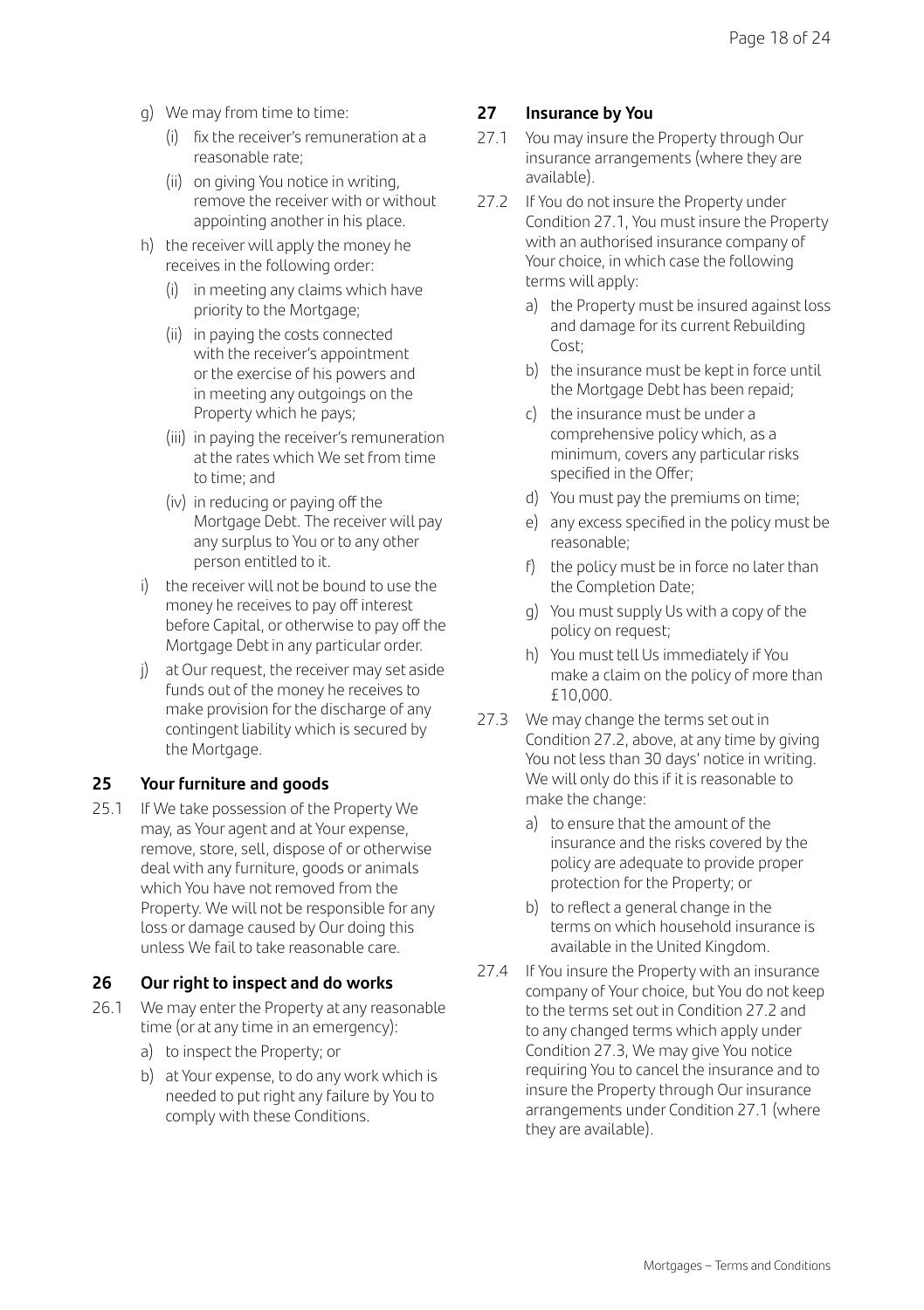#### **28 Insurance by Us**

- 28.1 If You do not insure the Property under Condition 27 or do not keep to the terms which apply to the insurance, We may insure the Property or Our interest in it on the following terms:
	- a) the insurance will be at Your expense and We will treat the premium as an item of Fees which We may debit to Your Mortgage Account under Condition 31.3;
	- b) the insurance may be for any amount up to the current Rebuilding Cost;
	- c) We will decide the risks to be covered; and
	- d) We will choose the insurer and the names in which the insurance is taken out.

#### **29 Insurance by another person**

29.1 If the Property is held under a Lease or title which requires the Property to be insured by a third party (e.g. the landlord), this Condition will apply instead of Condition 27 or 28. Where this Condition applies, You must do Your best to ensure that the Property is kept insured with an authorised insurance company and that the policy provides cover against loss and damage for an amount at least equal to the current rebuild cost for the Property (or the building of which it forms part).

#### **30 General provisions about insurance**

- 30.1 If We ask, You must produce any information which We need to make sure that You are complying with Conditions 27 or 29 (where they apply).
- 30.2 You must ensure that:
	- a) any material facts concerning the insurance are disclosed to the insurer when the insurance is taken out;
	- b) any events which occur, or facts which You discover, after the insurance is taken out are immediately disclosed to the insurer if they are material to the insurance.
- 30.3 Where the Property is insured under a policy to which Condition 27 or 29 applies, We may pay an extra premium at Your expense:
	- a) to increase the amount of the insurance to any amount up to the current Rebuilding Cost; or
	- b) to cover any additional risks which We think need to be covered to provide proper protection for the Property.
- 30.4 You must hand over the following to Us on request:
	- a) any insurance policy which concerns the Property;
	- b) all relevant endorsements on the policy; and
	- c) receipts for the premiums paid under the policy.
- 30.5 If money becomes payable under a policy to which Condition 27 or 28 applies, then You must use the money in promptly reinstating the Property if either:
	- a) the insurer requires the money to be used to reinstate it; or
	- b) We give You written notice requiring You to reinstate it (which We will only do if We reasonably decide that it would be practicable to use the money for this purpose).

 In any other case, the money must be used to pay off or reduce the Mortgage Debt.

30.6 We may keep any commission or other benefit which We or an Associated Company receive in connection with the insurance of the Property.

#### **31 Fees**

- 31.1 In these Conditions, 'Fees' means:
	- a) the Mortgage Account fee We charge as detailed in Your Offer and Our General Tariff; and
	- b) all other charges made by Us to recover the costs and expenses (including Our internal administrative expenses) We reasonably incur in connection with the Mortgage.
- 31.2 We may charge You a fee if You ask Us to provide You with any service listed in Our General Tariff, which will be sent to You each Year with Your annual Mortgage statement and which You can obtain from Us at any time. We will also tell You the Fees for these services at any time if You ask.
- 31.3 We may also charge You a fee to recover any other costs and expenses We reasonably incur in connection with the Mortgage. including (but not limited to) the costs and expenses We incur in taking action to:
	- a) preserve, protect or enforce Our security;
	- b) recover any of the Money You Owe Us;
	- c) bring or defend any legal proceedings (whether or not You are a party to them);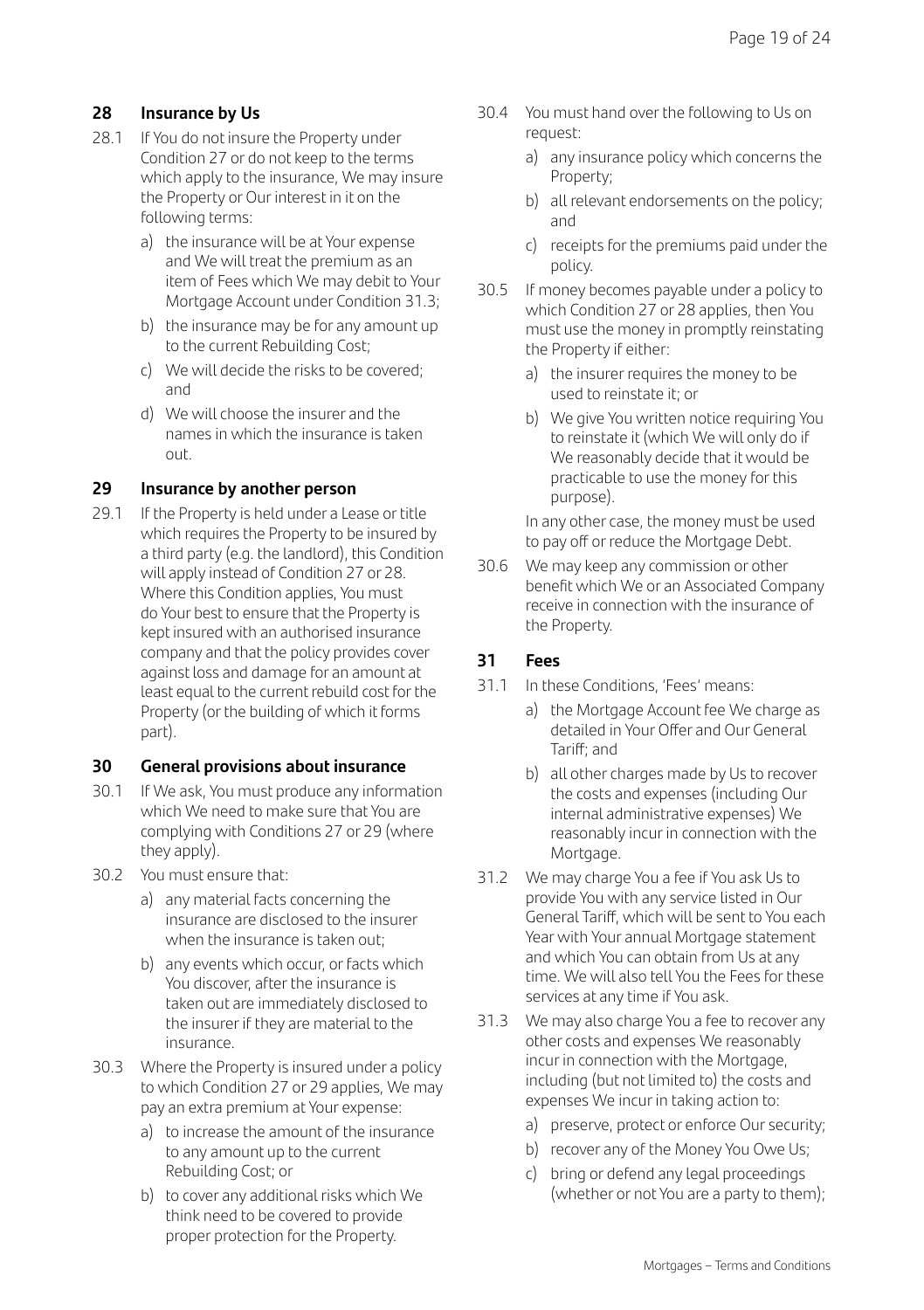- d) put right any failure of yours to comply with Your obligations under the Mortgage Documents; or
- e) take out or keep up any insurance policy under these Conditions, or increase the cover provided by the policy.

 The main Fees We charge for taking actions of the kind mentioned in subparagraphs (a) to (e) above are set out in Our Arrears Tariff. You can obtain a copy of Our Arrears Tariff from Us at any time and We will send You a copy whenever We take an action for which a fee is shown in Our Arrears Tariff (unless We have previously sent You a copy and the fee has not changed since then).

- 31.4 The following terms apply to any Fees We charge under Condition 31.2 or 31.3:
	- a) The amount of the Fees We charge will be determined as follows:
		- (i) each of the Fees shown in Our General Tariff is equal to Our reasonable estimate of the average costs We incur in providing the service or carrying out the activity for which the fee is charged. The fee We charge will be limited to the amount shown unless the transaction is complex or unusual service, in which case We may charge You an additional fee provided that We inform You of the amount payable in advance and You tell Us that You wish to proceed.
		- (ii) each of the Fees shown in Our Arrears Tariff is equal to Our reasonable estimate of the average costs We incur in taking the action for which the fee is charged. The fee We charge for taking any of these actions will be limited to the amount shown.
		- (iii) if You ask Us to provide a service which is not listed in Our General Tariff, or We charge a fee under Condition 31.3 for taking an action which is not listed in Our General Tariff or Our Arrears Tariff, the amount of the fee We charge will be equal to the costs We reasonably incur in the particular case in providing the service or taking the action in question.
- b) The costs and expenses mentioned in subparagraph (a) above include both Our external costs (that is to say, costs We have to pay to other people) and Our internal costs (that is to say, costs We incur in carrying out actions ourselves).
- c) In estimating the internal costs We include in Our Fees, We will take account of both the direct costs We expect to incur in carrying out the action in question and an allowance to reflect a reasonable share of the overheads We incur in providing and maintaining any premises, systems, facilities and resources which are used partly for carrying out the action and partly for other purposes.
- d) We may change the Fees We charge for any of the following reasons:
	- (i) to enable Us to respond proportionately to a change in the external or internal costs We incur in carrying out the action for which the fee is charged;
	- (ii) to make sure that Our business is run in a way which meets the requirements of Our regulator or of any central bank or other monetary authority; or
	- (iii) to enable Us to respond proportionately to any change in the law, or in any code of practice which applies to us, or to the making of a decision, requirement or recommendation by any court, ombudsman, regulator or similar body.
- 31.5 The following terms apply if We charge a fee under Condition 31.2 or 31.3:
	- a) You agree to pay the fee to Us on demand.
	- b) We will add the fee to an unpaid Fees balance if it is not paid within seven days of Our demand.
	- c) We will charge interest each day on the amount of the unpaid Fees balance at the end of that day.
	- d) We will charge interest on the unpaid Fees balance at the Interest Rate. If We have divided Your Mortgage Account into different parts, We will charge interest on the unpaid Fees balance at the lowest Interest Rate charged on any part of the Mortgage Account.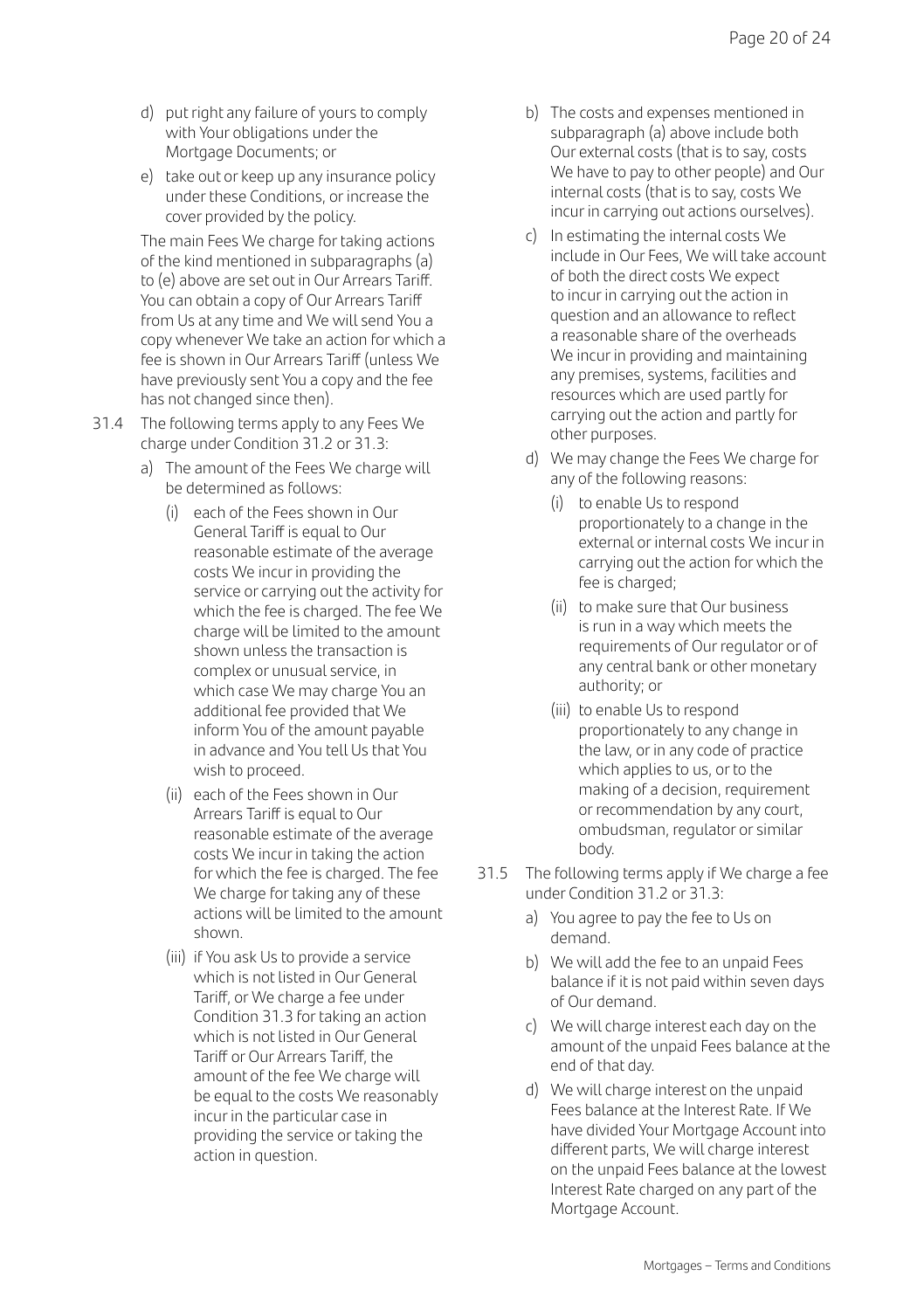- e) We may transfer any part of the unpaid Fees balance to Capital if We reasonably believe that You will not be able to pay off the amount transferred before the end of the Repayment Period.
- 31.6 Any fee We charge under this Condition will form part of the Money You Owe Us and will be secured by the Mortgage until it is paid.
- 31.7 We may treat any Fees You pay Us under this Condition as payment for the supply made by Us to You for the purpose of Value Added Tax.

#### **32 Further assistance from You**

- 32.1 You agree to execute any document and do anything else which We reasonably think is needed:
	- a) for any of the purposes listed in Condition 33.2; or
	- b) to assist Us in exercising any of Our powers under the Mortgage Documents.

#### **33 Power of attorney**

- 33.1 You appoint Us and (as a separate appointment) any receiver We appoint to be Your attorney and to do the following things in Your name and on Your behalf:
	- a) execute any document which You must execute under the Mortgage Documents or which is needed for any of the purposes listed in Condition 33.2;
	- b) do any other thing which You must do under these Conditions or which is needed for any of the purposes listed in Condition  $33.2$ ;

 You cannot revoke the power of attorney in this paragraph until the Mortgage Debt has been paid off in full.

- 33.2 The purposes mentioned in Conditions 32 and 33.1(a) and b) are:
	- a) to make good or preserve Your title to the Property or Our rights in relation to the Mortgage;
	- b) to make good or preserve Our charge over the Additional Security;
	- c) to enable any of Our rights and powers under the Mortgage Documents to be effectively exercised;
	- d) to receive any money due to You in connection with the Property or the insurance of the Property;
	- e) to make sure that any money which is paid under the Additional Security is paid to Us;
- f) to use any money received as Your attorney to reduce or pay off the Mortgage Debt (except where Condition 30.5 provides otherwise);
- g) to allow the following to be transferred to a purchaser or Transferee:
	- (i) the Property;
	- (ii) the Additional Security; or
	- (iii) any interest in either of them;
- h) to allow the following, or any interest in them, to be transferred to a purchaser or Transferee:
	- (i) the Mortgage Documents;
	- (ii) Our charge over the Additional Security; and
	- (iii) any Guarantee;
- i) to bring or defend any legal proceedings which We reasonably think are needed for any of the above purposes.
- 33.3 If there is more than one of You, the power of attorney contained in this Condition allows Us and any receiver We appoint to act for all of You together and each of You separately.
- 33.4 We will be entitled to delegate Our power of attorney to third parties where this is reasonably necessary to help Us in the exercise of Our powers.

#### **34 Continuing security**

- 34.1 The Mortgage is a continuing security. This means that:
	- a) the Mortgage will remain in force if You die, or become bankrupt or mentally incapable;
	- b) in relation to an overdraft, the Mortgage will not be discharged merely because the account goes into credit; and
	- c) the Mortgage will not be discharged by the part payment of the Mortgage Debt.

#### **35 Transfer rights**

- 35.1 You agree that We may transfer, or agree to transfer, the following to any person at any time:
	- a) some or all of Our rights or obligations under the Mortgage Documents; and
	- b) some or all of the rights or obligations We have under Our charge over the Additional Security.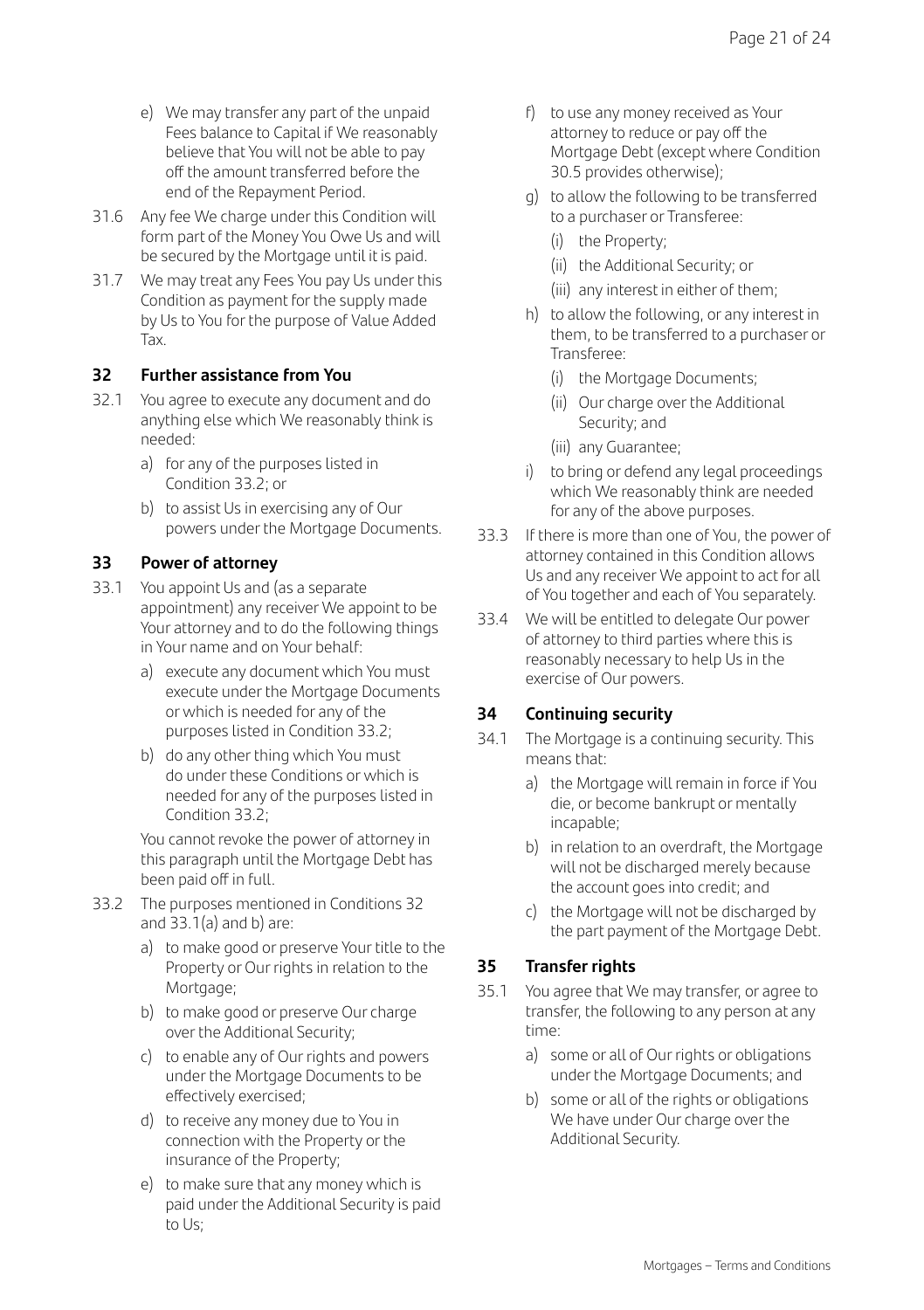- 35.2 If We transfer any of Our rights under Condition 35.1, the Transferee will be able to enforce the transferred rights against You in the same way that We could enforce them before the transfer.
- 35.3 If We transfer Our right to change the Standard Variable Rate, the Transferee will be entitled to change the Standard Variable Rate not only for the reasons set out in Condition 14.2, but also to ensure that the Transferee is able to meet any of its obligations to third parties.
- 35.4 If We transfer any of Our obligations under Condition 35.1:
	- a) You will be able to enforce the transferred obligations against the Transferee in the same way that You could enforce them against Us before the transfer; and
	- b) We will be released from any further liability to perform the transferred obligations.
- 35.5 We will only transfer Our rights or obligations under Condition 35.1 if:
	- a) the Transferee agrees to exercise the transferred rights or perform the transferred obligations in accordance with a statement of policy which We approve before the transfer; and
	- b) We reasonably think that the policy described in the statement is no less favourable to You than the policy We were following before the transfer.
- 35.6 We may release to any prospective or actual Transferee information about the Mortgage and Your Mortgage Account.
- 35.7 Our powers to transfer Our rights or obligations are in addition to those existing from time to time under the general law.
- 35.8 Your rights and obligations under the Mortgage Documents are personal to You and therefore You are not entitled to transfer them to anyone else.

#### **36 Variations**

- 36.1 If We believe that the Mortgage or Your Mortgage Account would benefit from enhanced or additional services, We may make changes to any Conditions that apply to You to give You the benefit of such enhanced or additional services.
- 36.2 We can also change the terms of the Mortgage Documents to respond proportionately to the fact that any of the following have occurred or are about to occur:
	- a) any change in the law, regulation or in codes of practice or the making of a recommendation, requirement or decision by any court, ombudsman, regulator or similar body; or
	- b) any change to the systems We use to manage Our accounts, including changes in the technology We use and changes resulting from any reorganisation of Our business by it being acquired by or by Our acquiring another financial organisation.

We will give You 30 days' prior written notice of any change We make under this paragraph and the change will take effect from the date specified in the notice (which will not be earlier than the date when We give the notice).

36.3 You will not be charged any Fees for any changes We make to the Conditions under this Condition 36.

#### **37 Enforcement of rights**

- 37.1 Each Condition, paragraph and subparagraph in these Conditions is separate from the others. If any Condition, paragraph or subparagraph cannot be enforced, this will not stop You or Us from enforcing any other Condition, paragraph or subparagraph.
- 37.2 If You or We delay taking, or fail to take, any action following a breach by the other party of any of the Conditions, the party delaying or failing to take action will still be entitled to exercise their rights at a later date and will not be prevented from taking action in relation to any future breaches.
- 37.3 We will not be responsible for any breach of these Conditions caused by circumstances beyond Our reasonable control.
- 37.4 A person who is not a party to the Mortgage Deed will have no right under the Contracts (Rights of Third Parties) Act 2001 to enforce any Conditions.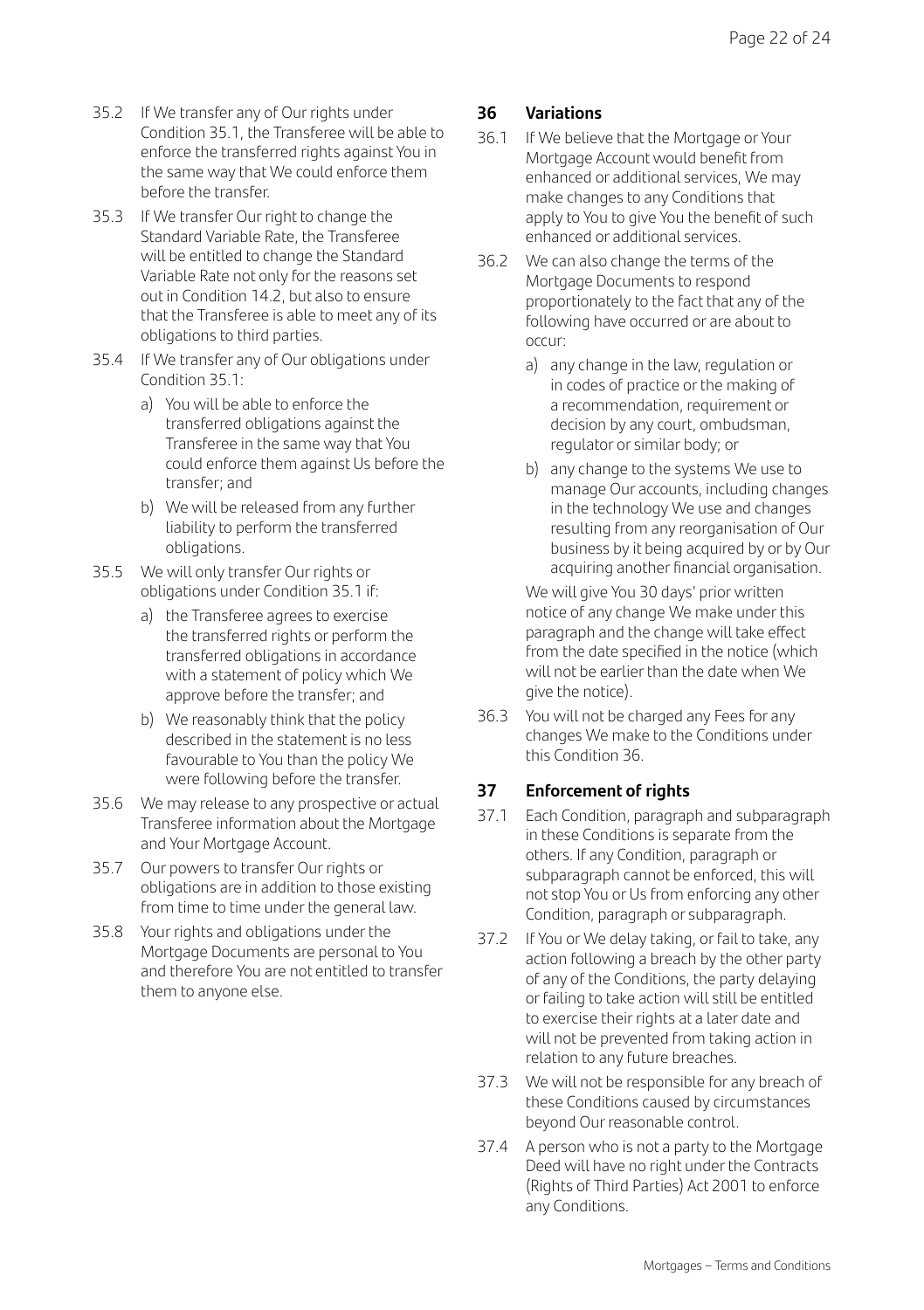#### **38 Notices**

- 38.1 We may give You notice under these Conditions:
	- a) by delivering the notice to You at the Property;
	- b) by sending the notice to You by pre-paid post at the Property (in which case, the notice is to be treated as given on the day when it would arrive in the normal course of post);
	- c) if You have so agreed, by sending the notice to You electronically; or
	- d) If and so long as the Property is Let (i.e. while You are the landlord under a Lease of the Property), We may also give You notice under these Conditions by sending the notice to You by firstclass post or second-class post at the last correspondence address You have notified to Us (in which case, the notice is to be treated as given on the day when it would arrive in the normal course of post).
- 38.2 A notice given under Condition 14.2 (that is to say, a notice of a change in the Standard Variable Rate for one or more of the reasons stated in that paragraph), may be given either in accordance with Condition 38.1 or by advertising the notice in at least one national newspaper chosen by Us and in Our branches. A notice given by advertisement under this paragraph is to be treated as given on the first day on which it has both:
	- a) appeared in each of the newspapers We have chosen; and
	- b) been advertised in Our branches.
	- A notice will still be valid even if, by mistake, We fail to display it at some of Our branches.
- 38.3 Any notice We give You will come into effect on the date stated in it. If no date is stated, it will come into effect on the day it is given.
- 38.4 We may cancel any notice at any time before it comes into effect by giving You notice under Condition 38.1.

#### **39 Governing law**

39.1 Each of the Mortgage Documents is governed by the law of the Isle of Man.